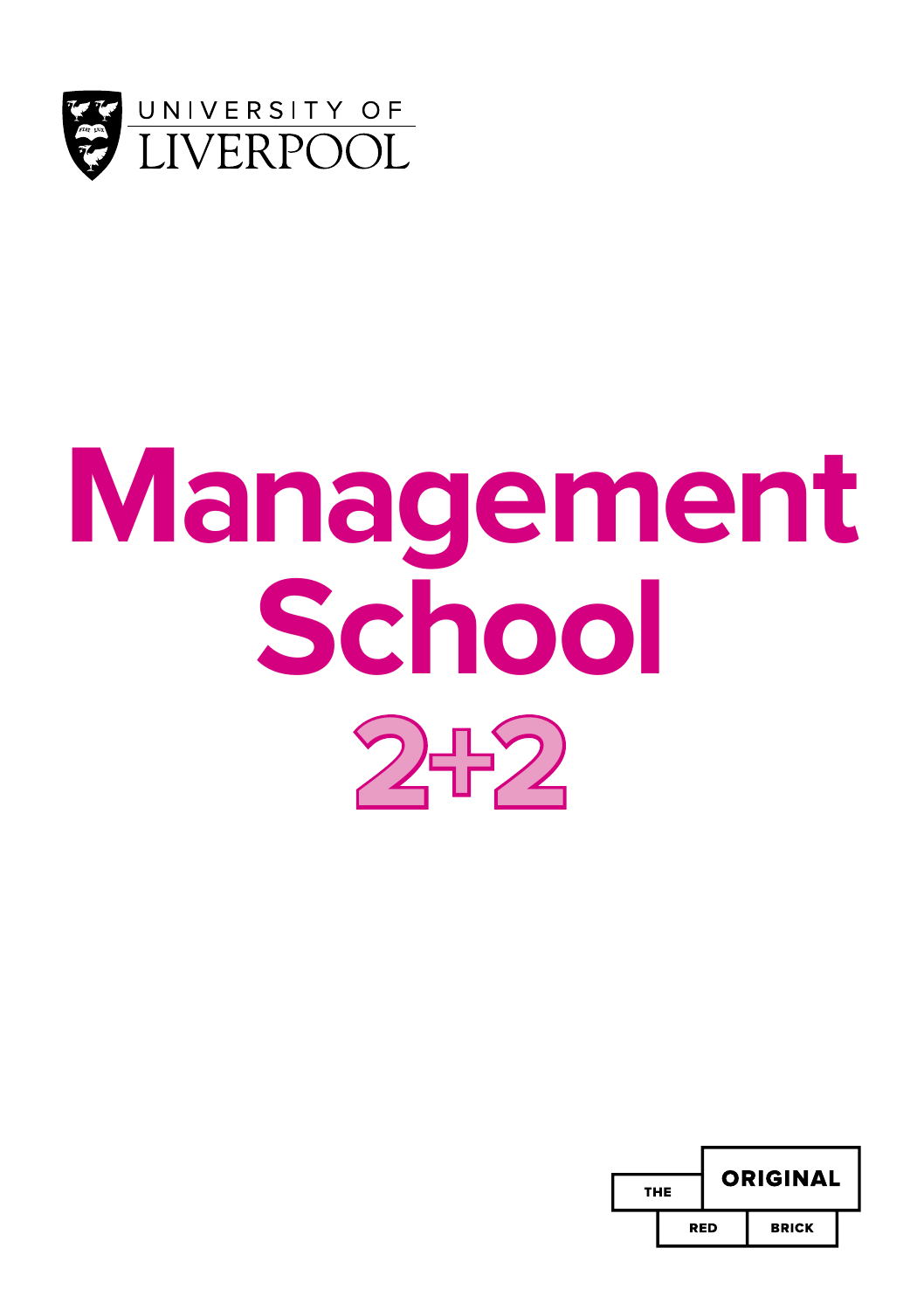| Why choose the $2+2$ at the             |                      |
|-----------------------------------------|----------------------|
| University of Liverpool?                | O1                   |
| The Management                          |                      |
| <b>School at Liverpool</b>              | <b>O<sub>2</sub></b> |
| Invest in your future                   | 04                   |
| <b>Articulation Routes</b>              | O <sub>5</sub>       |
| <b>Accounting and Finance BA (Hons)</b> | 05                   |
| <b>Business Management BA (Hons)</b>    | 06                   |
|                                         |                      |
| <b>Economics BSc (Hons)</b>             | 08                   |
| <b>International Business BA (Hons)</b> | 10                   |
| <b>Marketing BA (Hons)</b>              | 11                   |
| <b>Module details</b>                   | 14                   |
| Support in the Management               |                      |
| <b>School and next steps</b>            |                      |



## Why choose the 2+2 at the University of Liverpool?

Our story began in 1881 . . .The University of Liverpool became one of the first civic universities. **The original redbrick.** 

Nearly 140 years later, we are still as original as ever - offering different viewpoints and daring ideas. Unique perspectives and a city bursting with character. We are uncovering world firsts through our pioneering research and helping you to forge your own original path to success. Studying in Liverpool will provide you with an amazing, life-changing university experience that will help you to achieve your ambitions.

#### Internationally recognised

- Ranked 163 in the Times Higher Education (THE) World University Rankings (2021)
- Ranked 181 in the QS World University Rankings (2021)
- Ranked 101-150 in the Academic Ranking World Universities (2021)
- $\bullet$  20th in the UK for research power with 7 subjects ranked in the top 10 in the UK's Research Excellence Framework (both Chemistry and Computer Science ranked #1 in the UK for 4\* & 3\* research THE 2014).

#### Benefits of studying in the UK

- Develop communication skills, flexibility, adaptability, empathy and a global outlook – attributes which are highly sought by employers
- You may not need to take an IELTS when applying for postgraduate study at some universities in the UK
- Opportunity to explore the UK and Europe.

#### Graduate outcomes for 2+2 students

- 87% of all 2+2 graduates in Liverpool achieved a 1st or 2:1 upon graduation
- 80% of 2+2 graduates in Liverpool who were in further study after graduating from the University of Liverpool were enrolled in QS Top 100 Universities (DHLE 2020, University of Liverpool analysis of unpublished data)
- $\bullet$  One of the top 25 UK universities targeted by leading graduate employers (High Fliers 2020).

#### Support services

Happy students are successful students. In order to help you achieve your ambitions, the University of Liverpool has a wide range of services to support you throughout your studies, including:

- **Academic advisors**
- $\bullet$  International advice and guidance
- **English Language Centre**
- **Careers Studio**
- Student services (Health, Counselling, etc)
- Guild of Students
- Sports and Fitness Centre
- **I** Libraries
- $\bullet$  On-campus accommodation.

#### *The university offers great facilities, the 24-hour library, informational Career Centre and the gym. The campus is a very friendly, passionate place with a good balance of studying and socialising.*

**Siqi Li 2+2 alumna in Communication and Media**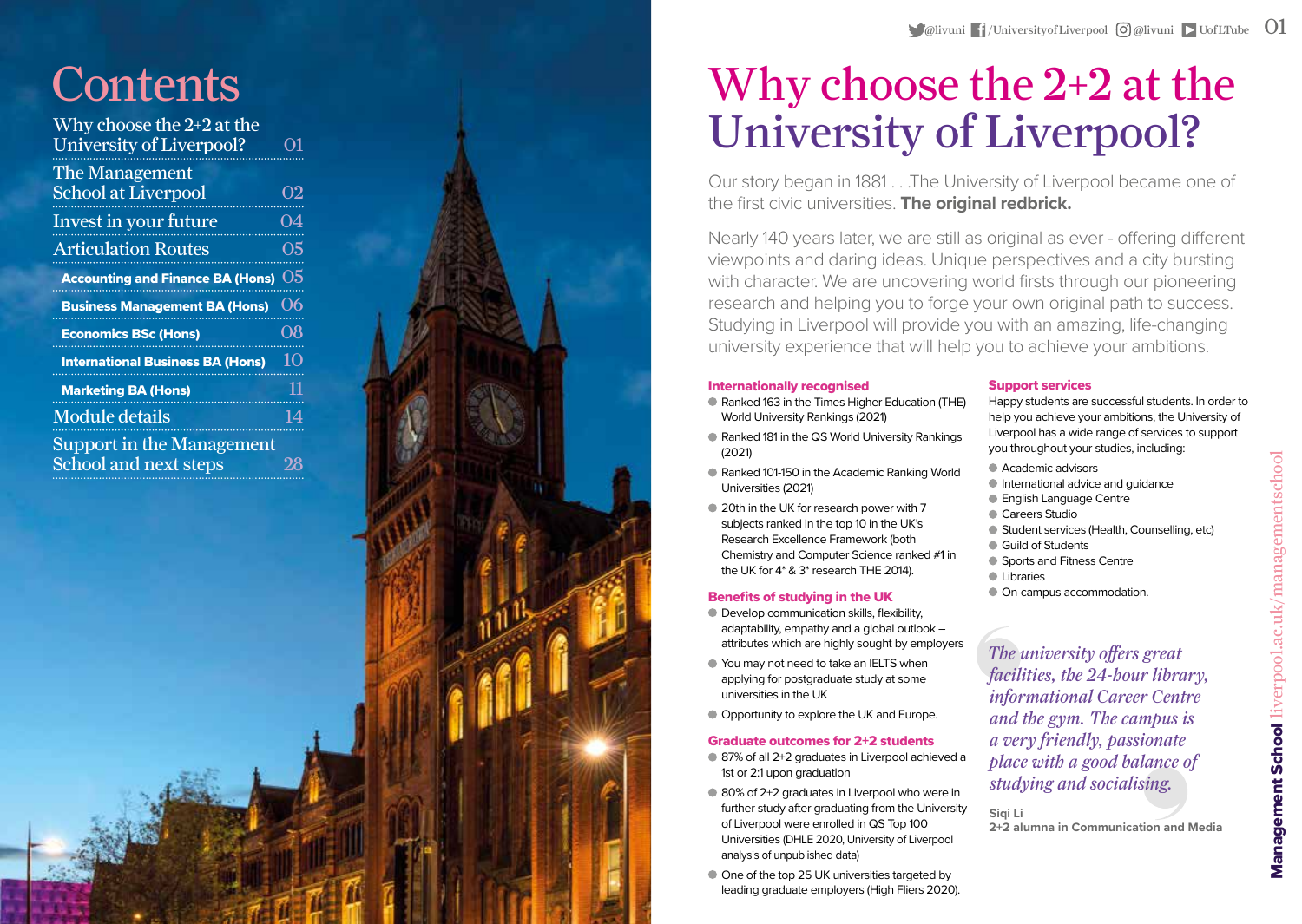# The Management School at Liverpool

**The University of Liverpool Management School is one of an elite group of institutions worldwide to hold the gold standard tripleaccreditation from AACSB, AMBA and EQUIS, a clear signal that our** programmes respond to the needs of business and meet specific standards of excellence. We live by our vision "A globally connected Management School advancing influential knowledge leadership through our transformative research and teaching to better business and society."

#### Enhance your employability with our co-curricular programme

With our unique 'ULMS Extra' programme you will go beyond the core curriculum and have the opportunity to develop your employability and personal networks by participating in specially designed activities, business societies and business competitions.

#### Reach your full potential

Our committed Student Support team is available to provide learning and development opportunities such as study skills sessions, placement advice, study abroad opportunities and pastoral support to help get the most out of your student life and prepare you for the global workplace.

#### Benefit from our range of industry links and research expertise

We have outstanding links with private and public sector organisations, as well as leading academics conducting cutting-edge research which helps shape our innovative curriculum to ensure that you develop knowledge and skills grounded in the real world.

#### Take advantage of innovative teaching methodologies

Modules are taught using the latest active learning techniques including business simulations, real-world case studies, social media, interactive participation software, lecture capture and real-time financial and business data using our Bloomberg Trading Floor.

*I really love the learning atmosphere at the University of Liverpool. I can say that I like all the teachers whom I have contacted. They treat every student equally and answer their doubts carefully. Not only do they give us professional guidance in academic areas, but they also care about us. I am so grateful!*

**Mengyu Feng 2+2 alumna in Accounting and Finance**

#### How you learn

The principal forms of teaching are lectures and seminars. Lectures will normally be supported by material such as hand-outs and presentations. Seminars give the opportunity for detailed discussion of a topic under the direction of a tutor.

You are normally expected to prepare work in advance for seminars and may be expected to present work or give presentations from time to time. On some modules, such as quantitative techniques and IT, seminars may take the form of practical sessions using our PC suites.

#### How you are assessed

You will be assessed through a combination of coursework and examinations. As well as individual assignments and exams, you may also be assessed on group reports and presentations.

#### **STAFF PROFILE** Professor Nikolaos (Nick) Papageorgiadis

Nick's research on national Intellectual Property (IP) protection and enforcement systems and their effects on the international business strategy of firms, is published in prestigious international academic journals and impacts on the work of patent and IP councillors of firms and policy making organisations globally.

Nick has received teaching excellence awards related to student engagement and technology enhanced learning for delivering international business, business strategy, and intellectual property management to diverse student backgrounds (undergraduates, postgraduates, executives).



## Good to know

## 90.1% overall student satisfaction for Accounting and

Finance BA (Hons), 1'st in the Russell Group. (NSS 2021, University of Liverpool analysis of unpublished data).

## 96% are employed or in further study within six

months of graduating (DLHE 2016/17).

#### **Ranked 1st in Russell Group**

for teaching quality and student experience (Times Good University Guide 2021).







36 professional accreditations across the Management School recognising excellence in programme content and teaching

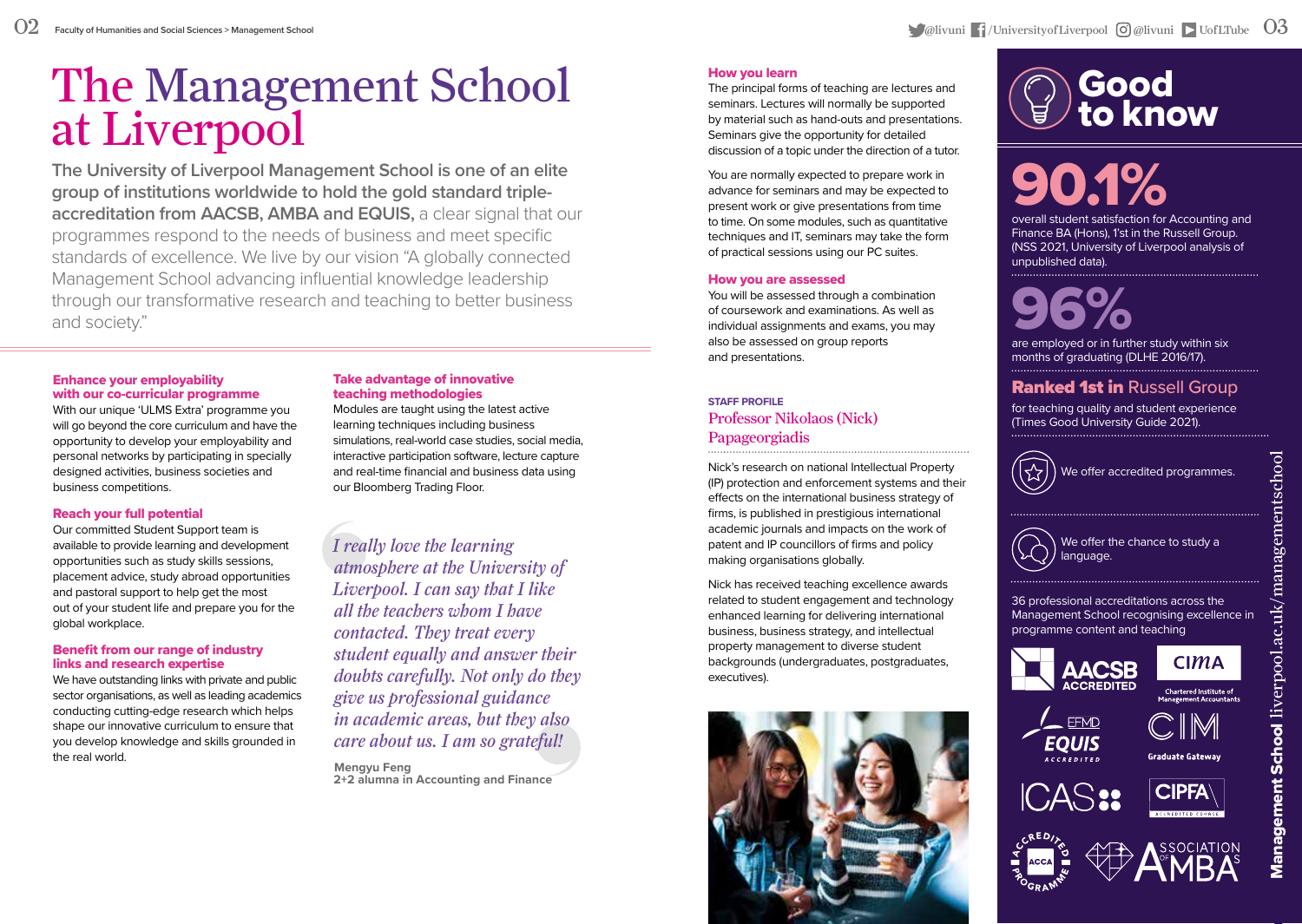## Invest in your future

O<sub>NHS</sub>

Throughout your degree we develop the 'ULMS graduate' skills including flexibility, problem-solving, commercial awareness and communication, which are highly valued by employers.

Our former students enjoy careers in many professions, including trainee accountant (financial, management and chartered); commodities trader; management consultant; tax assistant; trainee investment manager; business analyst; financial consultant; fundraising manager; human resources officer; advertising executive; marketing executive; digital marketing analyst; strategic development analyst; marketing strategist; sales and marketing manager.

#### Recent employers of our graduates

Adidas Amazon  $A$ on

- BAE Systems
- 
- Baker Tilly
- Bank of America
- Bloomberg LP
- $\bullet$  RT
- China Guangfa Bank
- Coca-Cola
- Co-Operative Group
- Deloitte
- Ernst & Young
- GlaxoSmithKline
- Grant Thornton
- Hewlett Packard
- $O$  HSBC
- **OIRM**
- Investec
- Jaguar
- Kellogg's
- $CKPMG$
- Land Rover
- **Liverpool Football Club**
- Lloyds Banking Group
- Microsoft

**■ PensiCo** PricewaterhouseCoopers Royal Dutch Shell ● Santander ● Shop Direct ● Siemens **Tesco** United Utilities.

*I believe Liverpool is a great starting point for a student to build their career. Not only is the University of Liverpool highly regarded but it also gives an excellent and balanced education. Both the courses and countless clubs or career development groups at the University of Liverpool provide great support in building not only one's CV, but also relevant workforce skills as well as providing job opportunities. I look forward to working with my peers, professors and career clubs in order to work on my future career.*

**Leonora Loher 2+2 alumna in International Business**

## Articulation routes

#### Accounting and Finance BA (Hons)

#### Programme in detail

Our BA Accounting and Finance programme has a theoretical and practice-led approach covering the core aspects of accounting and finance including financial accounting, management accounting and finance. It also covers specialist areas such as auditing, taxation and strategy to a level equivalent to the ICAEW professional stage.

Choosing this highly accredited course can give you an advantage in a range of careers including: accountancy (both in practice and in industry), investment banking, asset management and insurance in organisations such as Deloitte, EY, Grant Thornton, KPMG, NHS, PwC, Siemens as well as in the public sector. Some students also pursue further postgraduate study.

With close industry links, excellent teaching, and quality content the programme is accredited by the professional accountancy bodies and receives the maximum number of exemptions available to any university from:

- Institute of Chartered Accountants in England and Wales (ICAEW)
- Association of Chartered Certified Accountants (ACCA)
- Chartered Institute of Management Accountants (CIMA)
- Chartered Institute of Public Finance Accountants (CIPFA)
- Institute of Charted Accountants of Scotland (ICAS).

#### Key modules

#### **Year Two**

When you transfer to Liverpool you will start to build upon the foundations you created in your studies at XJTLU and demonstrate an understanding, knowledge and application of accounting and finance concepts and principles across a range of business contexts. With expertise in broader areas of accounting and finance you will also understand key accounting methodology as well as the consequences and ethical impact of decision-making.

You will continue to develop your employability skills and attributes where decision-making is necessary and be able to self-reflect on your strengths and weaknesses. There is also an opportunity to take an optional module to explore an area of business that interests you.

#### **Core modules**

Accounting theory (ACFI202) Audit and assurance (ACFI210) Business law (ACFI211) Financial management (ACFI204) Financial reporting I (ACFI201) Management accounting (ACFI203) Tax compliance (ACFI212).

#### **Selected optional modules**

- Business ethics (PHIL271) **Entrepreneurship (ULMS252)** Introductory econometrics for business and economics (ECON233)
- Theory of the firm (ECON254).

#### **Final Year**

Your final year enables you to demonstrate an understanding of a wide range of the contexts in which accounting and finance operate and the main current techniques and practices used including: financial reporting; managerial accounting; finance; auditing and taxation.

With an understanding of accounting and finance related technical languages and practices, and relevant business software, you will become wellskilled in recording and summarising transactions and economic events, preparing financial statements and analysing business operations.

In addition to being able to understand and critically evaluate contemporary theories and empirical evidence you will have a good understanding of basic concepts, techniques and applications of economics, quantitative methods, law and IT as they relate to Accounting and Finance.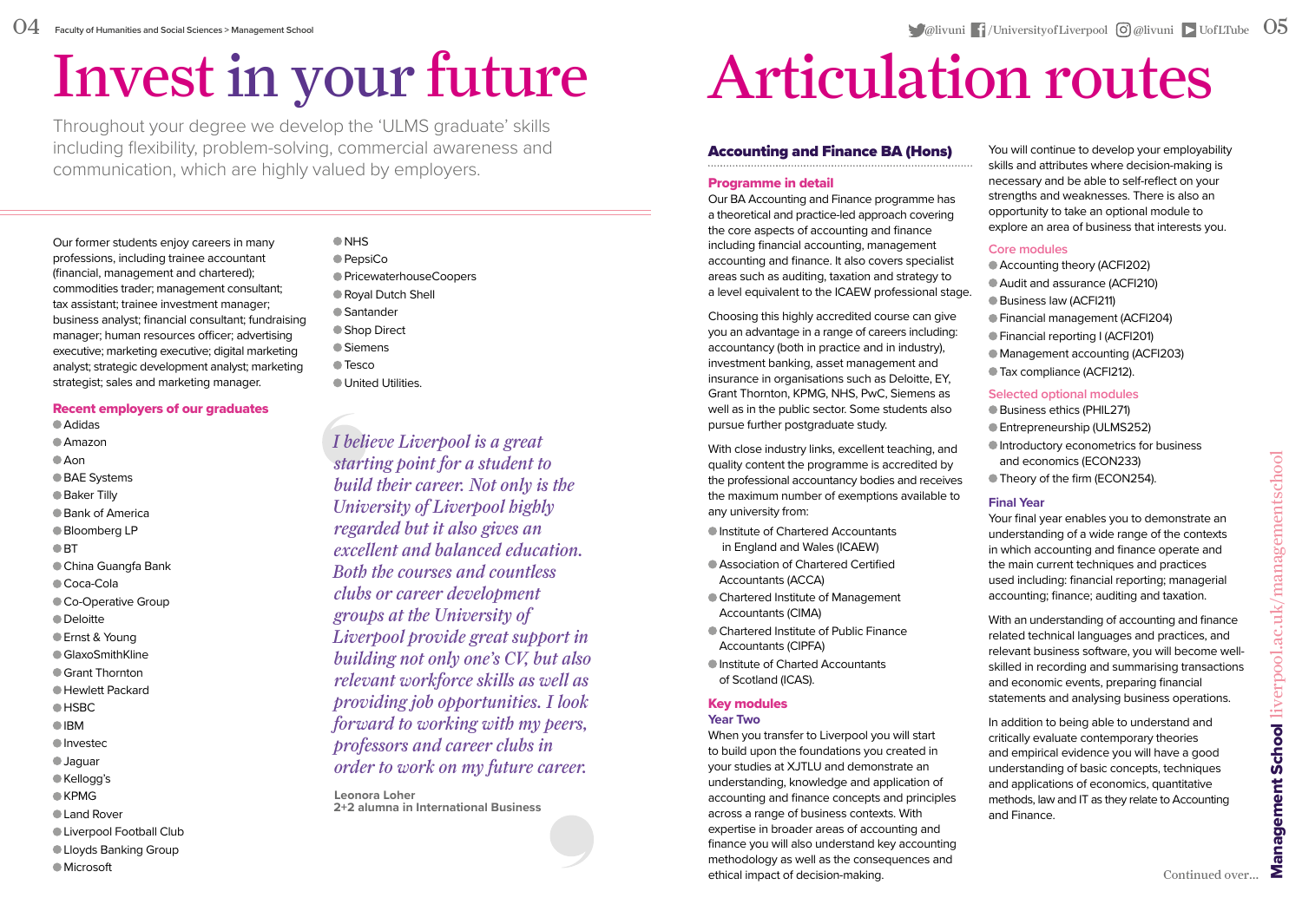#### **Core modules**

Advanced auditing (ACFI301) Advanced management accounting (ACFI303) Business finance (ACFI304) Business strategy (ACFI312)

- Corporate reporting and analysis (ACFI302)
- Financial reporting II (ACFI309).

#### **Selected optional modules**

- Advanced entrepreneurship (ULMS360)
- Advanced taxation (ACFI305)
- Behavioural finance (ACFI311)
- Capital markets (ACFI321)
- Corporate governance (ACFI320)
- Critical perspectives in management (ULMS366)
- Derivative securities (ACFI310)
- Football financial reporting, analysis and valuation (ACFI322)
- Principles of finance with excel (ACFI315)
- The football business (ULMS370)
- The price of football (ACFI322).

#### *The University of Liverpool has various modules which cover many aspects and help me to explore what I really like to study.*

**Yuxin Fu 2+2 alumna in International Business**

#### Business Management BA (Hons)

Our Business Management BA is a flexible programme which allows you to experience a wide range of management functions and helps develop your personal career path.

You will be taught by academic staff with professional industry experience in a variety of business sectors.

The programme is accredited by CIMA to give you the skills to understand how businesses operate, are managed, create strategies and how people work together.

#### Programme in detail

The BA Business Management programme provides a thorough grounding in a range of business subjects including entrepreneurship, management, operations and leadership, the chance to work with real businesses and the opportunity to specialise in areas such as marketing, football, finance and events management.

Within the programme, you are introduced to the problems and challenges of the business world and how to solve them. By the final year of the programme, you will have the knowledge, skills, business awareness and confidence to succeed in the wider business world.

Our graduates successfully go on to find a variety of business related careers in organisations such as Jaguar Land Rover, The Co-operative Bank, IBM, Home Office, KPMG, Microsoft, PwC, Santander and a range of smaller companies.

#### **Links with professional bodies**

With excellent teaching and quality content the programme is accredited by the Chartered Institute of Management Accountants (CIMA) with full exemptions from their Certificate in Business Accounting and partial exemptions from operational and management level requirements.

#### Key modules **Year Two**

In your second year of study you will build upon the foundations you created in your first year at XJTLU by deepening your knowledge of business and awareness of contemporary business issues. You'll be able to apply your deeper Business Management knowledge to diverse organisational contexts and communicate this in a variety of more advanced quantitative and qualitative techniques.

You will be able to demonstrate the link between entrepreneurship, innovation and business creation from start-ups right up to large multinational organisations. An international dimension to business will also be introduced alongside a specialist law module and a range of optional modules for you to choose from.

#### **Core modules**

Business and employment law (ULMS202) Business in the global economy (MKIB225) Corporate social responsibility (ULMS251) Financial management for business (ACFI205) Theory of the firm (ECON254) Entrepreneurship (ULMS252)

or

Innovation and entrepreneurship (ULMS259).

#### **Semester One: choose one of the following:**

- Contemporary developments in employment relations (ULMS216)
- International finance (non-specialist) (ACFI260)
- Operations management: tools and techniques (EBUS209)
- Practical methods for problem solving (ULMS215)
- Sustainable forms of enterprise and entrepreneurship (MKIB235).

#### **Semester Two: choose one of the following:**

- Diversity management (ULMS226
- Government and business (ULMS205)
- Identity, culture and organisation (ULMS268)
- International management (MKIB253)
- Leadership and performance management (ULMS266)
- Market research (MKIB256)
- Sales and negotiation (ULMS217)
- Services marketing (MKIB255).

#### **Final Year**

Your final year of study consolidates your knowledge and understanding of management through a much greater degree of personal study and research. A range of modules that probe more deeply into contemporary issues allows you to pursue areas of study that interest you and benefit your future career plans.

Upon successful completion of your final year, you will have developed a deep understanding and knowledge of organisations, the external environment in which they operate and how they are managed. You will also have a deep understanding of contemporary changes in the business world such as knowledge management; globalisation and business ethics.

You will graduate with the ability to understand and critically evaluate theory and practice in the core business and management areas of: Human Resource Management; Organisational Behaviour; Marketing; Strategic Management, Accounting and/or Finance; Operations Management; ICT

and the application of economic principles to business.

#### **Core modules**

- Becoming a leader (ULMS310)
- Corporate communications (MKIB372)
- Managing knowledge for innovation (ULMS352)
- Strategic management and business policy (ULMS353).

#### **Semester One optional modules: choose two of the following:**

- Business analytics and big data management (EBUS305)
- Events management (MKIB367)
- Global strategic management (MKIB 351)
- HRM skills and professional practice (ULMS315)
- International economic relations (ECON354)
- International marketing (MKIB356)
- Issues in development finance (ACFI317)
- Management accounting for business (ACFI307)
- Psychological approaches to decision making (ULMS351)
- Supply chain operations management (EBUS306)
- $\bullet$  Tourism (MKIB337)
- The digital business (EBUS301)
- Work experience module (ULMS300).

#### **Semester Two optional modules: choose two of the following:**

- Advanced entrepreneurship (ULMS360)\*(ULMS252)
- Behavioural finance (ACFI311)
- Contemporary issues in HRM (ULMS364)\* (ULMS206)
- Corporate governance (ACFI320)
- Critical perspectives in management (ULMS366)
- Fundraising management (ULMS330) Marketing strategy (MKIB363)
- Project management (EBUS308)
- Social enterprise (MKIB301)
- The football business (ULMS370)
- The price of football (ACFI322)

\*Has optional module(s) as a pre-requisite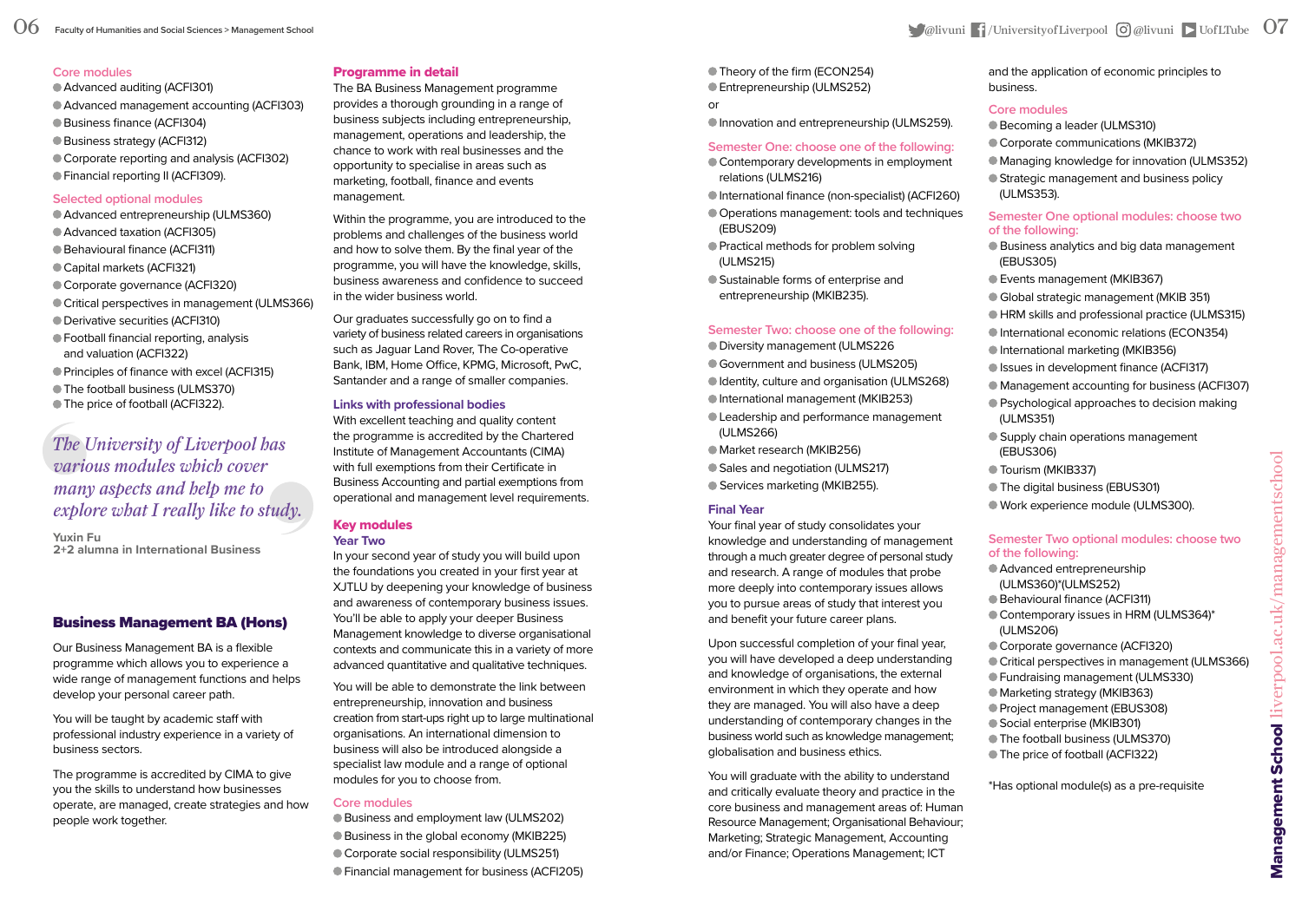#### Economics BSc (Hons)

In our Economics BSc, you will be taught the latest economic thinking by highly regarded researchers from around the world.

You will develop specialist analytical skills to understand the complexity behind domestic and international economies.

In Liverpool you will have the opportunity to gain experience using real-time trading information, economic and financial news in our Bloomberg Trading Floor.

#### Programme in detail

If you are interested in why individuals, companies and governments behave in certain ways and want to develop high level quantitative and analytical skills to succeed in a variety of roles, an Economics degree might interest you.

The BSc Economics programme develops your analytical skills and provides comprehensive training in, and practical application of, the theoretical and quantitative tools used in the study of economics and finance.

You will gain a solid understanding of the current economic and financial issues faced by governments and businesses and the ability to apply econometric models to support these findings in either of our two pathways: Economics or Finance.

Our graduates successfully find careers as analysts, consultants, researchers, traders and other roles in organisations such as Deloitte, GSK, KPMG, NHS, PwC, as well as specialist investment/economic research firms or pursue postgraduate study.

#### **Links with professional bodies**

With excellent teaching and quality content the programme is accredited by the Institute of Chartered Accountants in England and Wales (ICAEW), the Association of Chartered Certified Accountants (ACCA) and the Chartered Institute of Management Accountants (CIMA). Exemptions from various examination papers are available upon successful completion of certain modules.

#### Key modules **Year Two**

In your second year of study, you will build upon your studies at XJTLU and be introduced to the study of econometrics, a key area for anybody working in economics or planning to study economics at postgraduate level. Further modules will be based on your pathway.

#### **Economics pathway Core modules**

Econometrics I (ECON212) Econometrics II (ECON213) Macroeconomics I (ECON223) Macroeconomics II (ECON224) Microeconomics I (ECON221) Microeconomics II (ECON222).

#### **Selected optional modules**

Alternative perspectives in economics (ECON250) or Analysis of big data: programming, data management and visualisation (ECON215)

Behavioural economics (ECON251) or Mathematical economics II (ECON211) or Securities markets (ECON241).

#### **Finance pathway**

**Core modules** Econometrics I (ECON212) Econometrics II (ECON213) Financial management (ACFI204) Macroeconomics I (ECON223) Macroeconomics II (ECON224) Microeconomics I (ECON221) Microeconomics II (ECON222).

#### **Selected optional modules**

Behavioural economics (ECON251) or Securities markets (ECON241) Mathematical economics II (ECON211).

#### **Final Year**

In your final year you will take more advanced economics modules and have the opportunity to apply what you have studied to contemporary issues. You can also choose from a range of optional modules, strongly supported by the topical research carried out by our academics, so you can specialise in the areas that are of the greatest interest to you and your future aspirations.

Upon successful completion of your final year, you will have a thorough understanding of a wide range of theoretical tools used in economics and where applicable, in finance. You will also be familiar with the analytical and quantitative tools used in addressing real world economic issues, and, where applicable, issues related to securities and business finance.

#### **Economics pathway Core modules**

Advanced microeconomics (ECON342)

Advanced macroeconomics (ECON343) or Applied international macroeconomics (ECON346).

#### **Semester One optional modules: choose three of the following:**

- Contemporary issues in economic policy (ECON330)
- Creative sector economics (ECON362)
- Financial crises and defaults (ACFI319)

Financial economics (ECON308)

- Game theoretical approaches to microeconomics (ECON322)
- International trade (ECON335)
- Issues in development finance (ACFI317)
- Methods of economic investigation:
- microeconometrics (ECON312).

#### **Semester Two optional modules: choose two of the following:**

- Behavioural finance (ECON321) Economics of banking (ECON323)
- Health economics (ECON326)
- Industrial organisation (ECON333)
- Law and economics (ECON360)
- Methods of economic investigation: Time series econometrics (ECON311)
- Series econometrics (ECON311)
- Sports economics (ECON328)
- The economics of developing countries (ECON306).

#### **Finance pathway**

- **Core modules**
- Advanced macroeconomics (ECON343) or Applied international macroeconomics (ECON346)
- Advanced microeconomics (ECON342)
- Business finance (ECON304)
- Financial risk management (ACFI342).

#### **Semester One optional modules: choose two of the following:**

- Contemporary issues in economic policy (ECON330)
- Creative sector economics (ECON362)
- Derivative securities (ECON310)
- Financial crises and defaults (ACFI319)
- Financial economics (ECON308)
- Game theoretical approaches to microeconomics (ECON322)
- International trade (ECON335)
- Issues in development finance (ACFI317)
- Methods of economic investigation:
- Microeconometrics (ECON312).

#### **Semester Two optional modules: choose two of the following:**

- 
- Behavioural finance (ECON321) Capital markets (ACFI321)
- Economics of banking (ECON323)
- Health economics (ECON326)
- Industrial organisation (ECON333)
- Law and economics (ECON360)
- Methods of economic investigation: Time series econometrics (ECON311)
- Sports economics (ECON328)
- The economics of developing countries (ECON306)
- The price of football (ACFI322).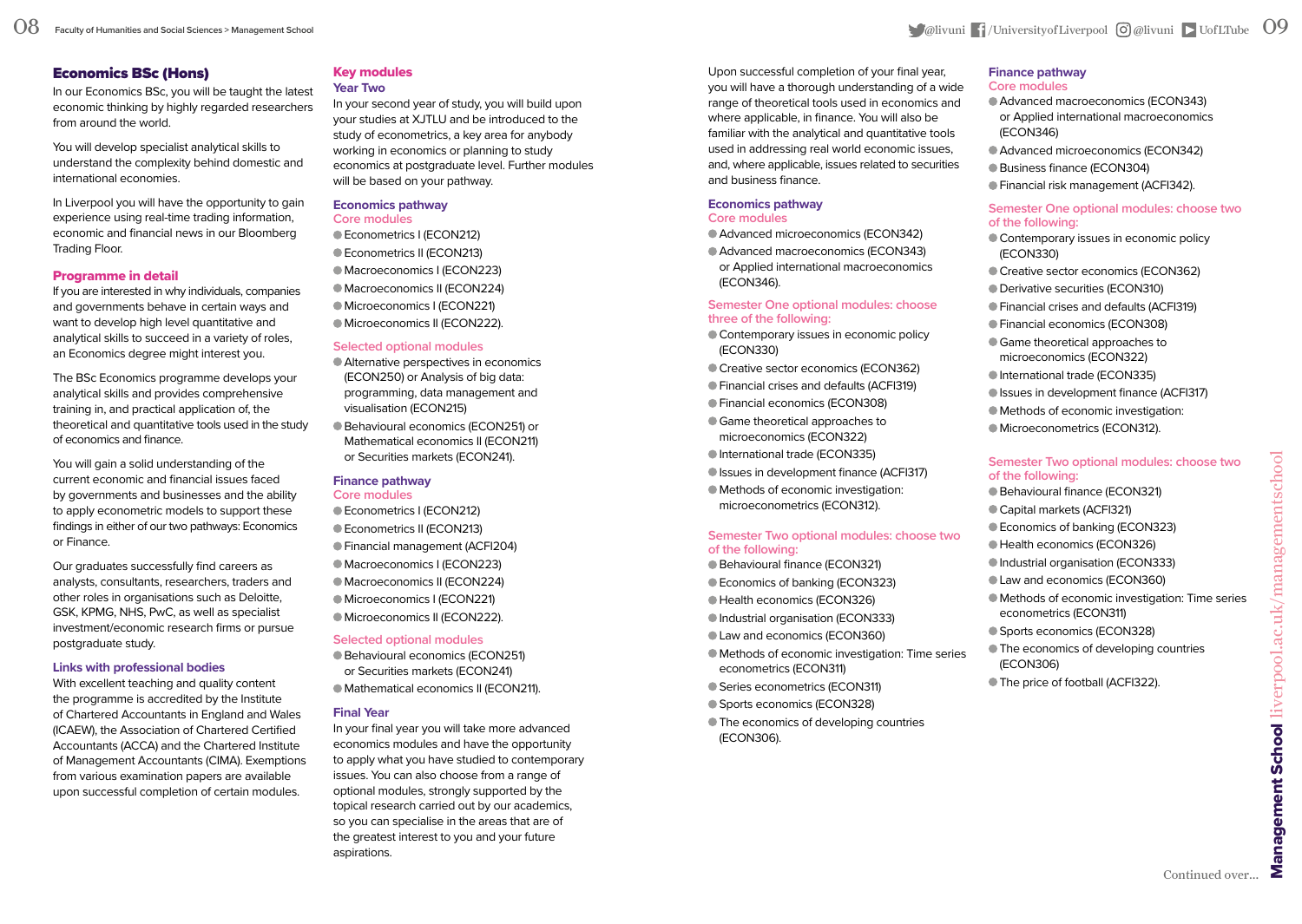#### International Business BA (Hons)

The International Business BA provides you with access to a multicultural team of expert academic staff that challenge established approaches to international business and publish high quality research used by global practitioners and policy makers.

This programme has an internationally focused curriculum to help you analyse, understand and act on the global challenges and opportunities faced by both advanced economies of Europe, Asia and North America as well as emerging markets of Asia and Latin America.

As part of the programme, you can visit a continental European city to experience first-hand another country's economy and the opportunity to study a modern language alongside your studies.

#### Programme in detail

Since 1911 the two Liverbirds (Bertie and Bella) have looked over Liverpool with Bella looking out to sea (our Prosperity) and Bertie over the city (our people). They are both our inspiration for the design of the BA International Business programme.

Like Bella, the curriculum is designed to help you look internationally and:

- Navigate through the complexity of the international business environment
- Identify and take advantage of opportunities (prosperity)
- Identify the dangers and challenges of international business
- Take calculated risks when operating at home and abroad
- Instil a mind-set of international awareness.

Like Bertie, the curriculum also incorporates a local perspective to help you:

- Understand the benefits and challenges of globalisation for local communities
- Inspire local communities to experience the benefits of globalisation
- Demonstrate a knowledge of the main ethical problems facing international business organisations
- Understand and critique critical issues in international business.

Looking towards your future, our graduates successfully go on to find careers in multinational organisations such as Amazon, Santander, Mars, PwC, Royal Dutch Shell, BP, Vodafone Group and Deutsche Bank.

#### **Links with professional bodies**

With excellent teaching and quality content the programme is accredited by the Institute of Export (IOE) and the Chartered Institute of Management Accountants (CIMA). Exemptions from various examination papers are available upon successful completion of certain modules.

#### Key modules **Year Two**

In your second year of study, you will continue to be familiarised with the main management functional areas and extend your knowledge of international business as well as exploring entrepreneurship and innovation.

Upon successful completion of your second year, you will be able to further understand concepts relevant to International Business and International Management and interpret and analyse introductory statistical techniques appropriate to understanding international commerce. You will also be able to demonstrate the link between entrepreneurship, innovation and business creation from start-ups right up to large multinational organisations.

#### **Core modules**

Advanced academic and professional skills for international business (MKIB216) Corporate social responsibility (ULMS251) International development (MKIB261) International finance (non-specialist) (ACFI260) International management (MKIB253) ● Theory of the firm (ECON254).

#### **Semester One optional modules: choose at most one of the following:**

- Technology and innovation management (MKIB205)
- European union and business (MKIB250) Introduction to people and management (ULMS206)
- Innovation and entrepreneurship (ULMS259) and/or add a language module in French,
- German, Italian or Spanish. (Course code depends on your level).

#### **Semester Two optional modules: choose at most one of the following:**

- Diversity management (ULMS226) Government and business (ULMS205) Identity, culture and organisation (ULMS268) International business and law (MKIB240) Market research (MKIB256)
- *and/or* add a language module in French, German, Italian or Spanish. (Course code depends on your level).

#### **Final Year**

Your final year will consolidate your knowledge and understanding through a much greater opportunity for personal study and research, as well as study modules that probe more deeply into contemporary issues in global business. With more optional modules to choose from you are able to pursue areas of study of particular interest to you and your future career plans.

Upon successful completion of your final year, you will have developed a sound understanding and knowledge of management theory and practice as well as the functional elements of international business and management. You'll develop a knowledge of the global economic environment and the main ethical problems facing international organisations. You will also develop your strategic thinking and the ability to critique critical issues in international business.

#### **Core modules**

Business in emerging markets (MKIB369) Global strategic management (MKIB351) International economic relations (ECON354) Strategic management and business policy (ULMS353).

#### **Semester One optional modules: choose at most one of the following:**

- Business analytics and big data management (EBUS305)
- Global challenges and opportunities (MKIB308)
- Independent study module (MKIB335)
- International marketing (MKIB356)
- Language option (French, German, Italian or Spanish) depending on pathway
- Psychological approaches to decision making (ULMS351)
- Tourism (MKIB337).

#### **Semester Two optional modules: choose at most one of the following:**

- Business in Latin America (MKIB359)
- Corporate governance (ACFI320)
- Critical perspectives in management (ULMS366)
- Independent study module (MKIB336)
- Language option (French, German, Italian or Spanish) depending on pathway
- Marketing strategy (MKIB363)
- Managing knowledge (ULMS352)
- The football business (ULMS370).

#### Marketing BA (Hons)

Our Marketing BA programme is accredited by the Chartered Institute of Marketing (CIM), giving you a head start in a future marketing career.

The flexibility of the programme gives you access to a wide range of specialist modules including digital marketing, branding, market research, relationship marketing, e-Business and marketing strategy.

Within the programme, you will have opportunities to meet and work with local businesses to develop your marketing, networking and employability skills.

#### Programme in detail

Our BA Marketing programme is a specialist degree that provides a solid grounding in the main management disciplines with a chance to specialise in marketing, allowing you to examine how customers and consumers behave, how markets function and evolve, and how firms interact with these markets.

Taught by staff with a mixture of research and professional backgrounds, you can be confident of studying a programme full of interesting and relevant content that underpins the important role that marketing plays in business and society.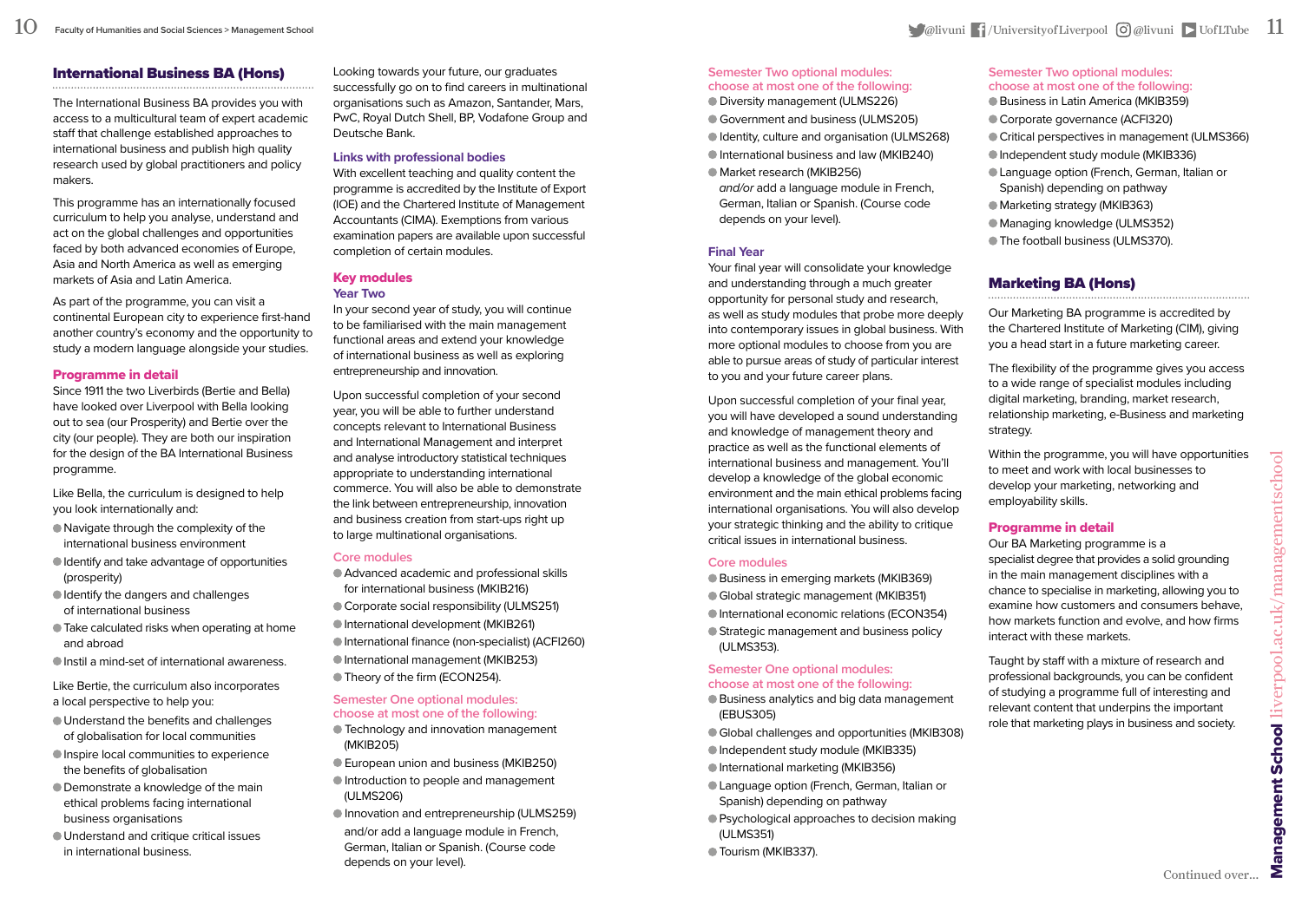Our links with local businesses provide opportunities to network and develop the skills that make our graduates stand out and work in large organisations such as Mediacom, McCann, Accenture, BT as well as smaller companies and specialist marketing agencies.

#### **Links with professional bodies**

With excellent teaching and quality content the programme is accredited by the Chartered Institute of Marketing, allowing students the choice of completing specific modules to work towards a CIM L4 Certificate in Professional Marketing and a CIM L6 Diploma in Strategic Marketing. The programme is also accredited by the Chartered Institute of Management Accountants (CIMA).

#### Key modules **Year Two**

In your second year of study you will take more specialised marketing modules such as **Market research**, **Retail marketing** and **Branding**, alongside business-related modules to further develop your knowledge of the modern business environment.

Upon successful completion of your second year, you will be able to understand and critically evaluate knowledge of business and marketing concepts to diverse organisational contexts using a variety of quantitative and qualitative methods. You will also be able to demonstrate the link between entrepreneurship, innovation and business creation from start-ups right up to large multinational organisations.

#### **Core modules**

- Branding (MKIB202)
- Business ethics (PHIL272)
- Integrated marketing communications (MKIB257)
- Market research (MKIB256)
- Retail marketing (MKIB230)
- Services marketing (MKIB255).

#### **Semester One optional modules: choose one of the following:**

- Entrepreneurship (ULMS252)
- Innovation and entrepreneurship (ULMS259)
- International finance (non-specialist) (ACFI260)
- Operations management: tools and techniques (EBUS209)
- Practical methods of problem solving (ULMS215)

 Sustainable forms of enterprise and entrepreneurship (MKIB235) Theory of the firm (ECON254).

#### **Semester Two optional modules: choose one of the following:** Business for the global economy (MKIB225) Diversity management (ULMS226) International management (MKIB253) Sales and negotiation (ULMS217)..

#### **Final Year**

Your final year of study consolidates your knowledge and understanding of marketing and management through a much greater degree of personal study and research. A range of modules that probe more deeply into contemporary issues allows you to pursue areas of study that interest you and benefit your future career plans.

Upon successful completion of your final year, you will have developed a core level of understanding and knowledge of management theory and practice and understand the key theoretical structures for studying marketing and the consumer.

By understanding how the marketing process interacts with business and management you will further your strategic thinking through the ability to critique critical marketing and ethical issues faced by businesses. Demonstrating a focused knowledge of both business-to-consumer (B2C) and business-to-business (B2B) marketing you will understand the opportunities and challenges that new technologies can bring to marketing.

#### **Core modules**

Marketing and society (MKIB355) Marketing strategy (MKIB363) Relationship marketing (MKIB362).

#### **Semester One optional modules: choose three of the following:**

Digital marketing (MKIB365) Dissertation (ULMS399)\* Events management (MKIB367) Global strategic management (MKIB351) Independent study module (MKIB333) International economic relations (ECON354)\*\* International marketing (MKIB356) Issues in development finance (ACFI317)

- Psychological approaches to decision making (ULMS351)
- Tourism (MKIB337)
- Work experience module (ULMS300).

#### **Semester Two optional modules: choose two of the following:**

- Critical perspectives in management (ULMS366)
- Dissertation (ULMS399)\*
- Fundraising management (ULMS330)
- Independent study module (MKIB334)
- Managing knowledge for innovation (ULMS352)
- Marketing and digital analytics (MKIB340)
- Project management (EBUS308)
- Social enterprise (MKIB301)
- Strategic management and business policy (ULMS353)
- The football business (ULMS370).
- \*ULMS399 is a full year module and will be taken in both semesters.
- \*\*ECON254 is a pre-requisite for this optional module

#### **STAFF PROFILE** Dr Supriya Garikipati

Dr Supriya Garikipati's research into microfinance and its role in developing countries helped set up a new framework that benefits 500,000 women a year in India, and also helps the country understand better how microfinance is used in the local economy. As module leader for the **Economics of developing countries** her research gives students direct insight into the issues related to economic development and its role in less developed countries.

*The best thing about the University of Liverpool is the learning atmosphere. There are a range of courses for me to choose from and the learning atmosphere is great.*

**Yunyi Zhu 2+2 Alumni in Economics**





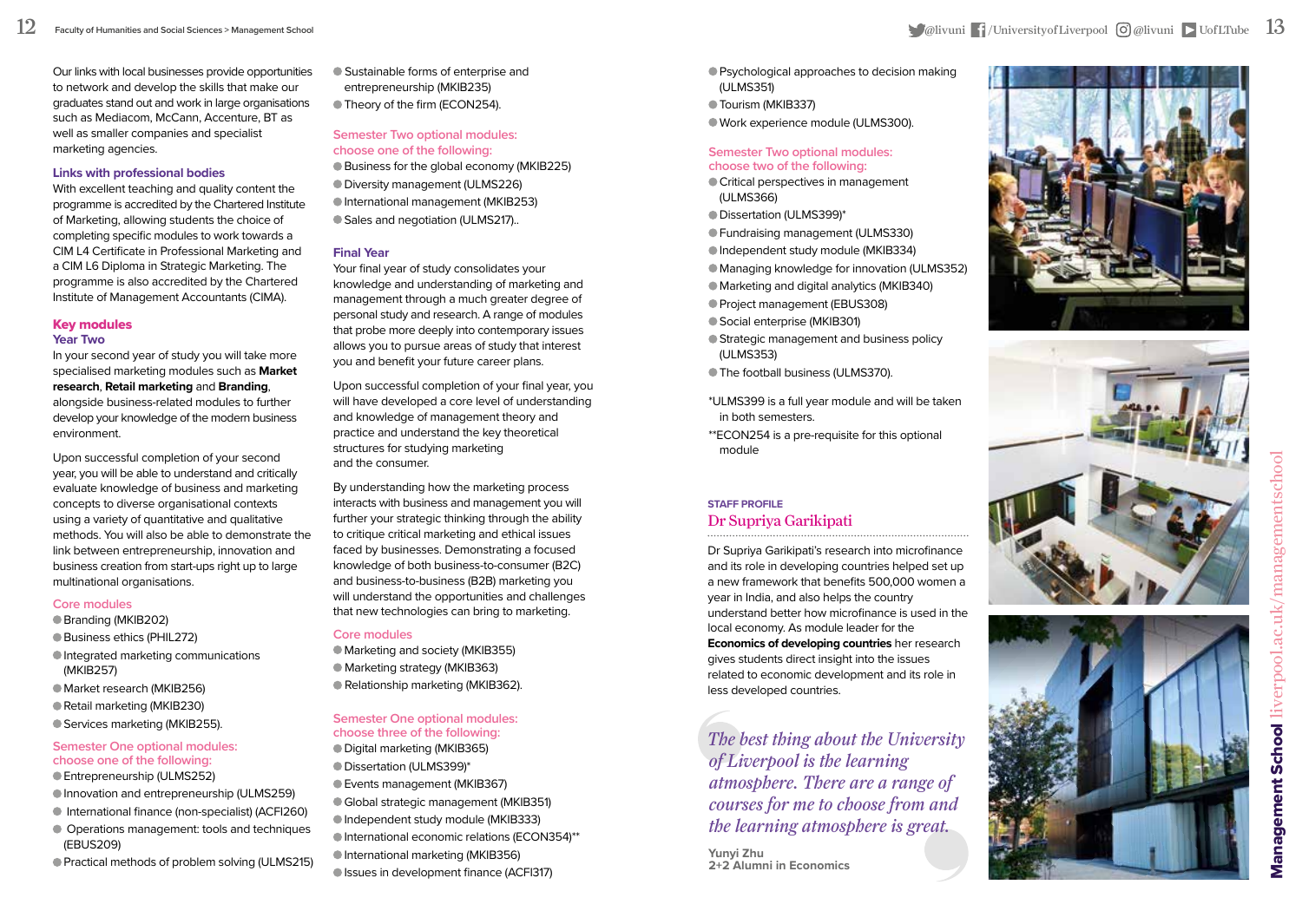## Core and selected optional modules overview Year Two

| <b>Module title</b>                                                                          | <b>Semester</b> | <b>Credit</b> | <b>Module description</b>                                                                                                                                                                                                                                                                                                                                                                                                                                                                                                                                                                                                                                 |
|----------------------------------------------------------------------------------------------|-----------------|---------------|-----------------------------------------------------------------------------------------------------------------------------------------------------------------------------------------------------------------------------------------------------------------------------------------------------------------------------------------------------------------------------------------------------------------------------------------------------------------------------------------------------------------------------------------------------------------------------------------------------------------------------------------------------------|
| <b>Academic problem</b><br>solving and methods<br><b>ULMS215</b>                             | 1               | 15            | Further develops students' academic skills base and improves<br>their engagement with research-connected teaching;<br>introduces problem-solving in empirical, applied research;<br>familiarises students with principles and practices of research<br>design and methodology and use of specific data<br>management tools (Excel, SPSS and Nvivo); provides<br>additional, dedicated research and methodological training,<br>to support students undertaking a final year capstone<br>individual project.                                                                                                                                               |
| <b>Accounting theory</b><br><b>ACFI202</b>                                                   | 2               | 15            | Examines the market for accounting information; processes<br>and effects of regulating financial reporting; the incentives,<br>which drive managers' choices of alternative accounting<br>policies; capital markets' response to accounting information;<br>explore the critical perspectives of accounting and consider<br>selected issues in financial reporting.                                                                                                                                                                                                                                                                                       |
| <b>Advanced academic</b><br>and professional skills<br>for international<br>business MKIB216 | 1               | 15            | Teaches students how to write a report and how to gather<br>and interpret a range of macro-economic and firm-level<br>data; encourages students to think critically about statistics;<br>develops in-depth understanding of software used in the<br>workplace and a self-awareness of their skills and career-<br>readiness.                                                                                                                                                                                                                                                                                                                              |
| <b>Alternative perspectives</b><br>in economics <b>ECON250</b>                               | 1               | 15            | Since the financial crash there seems to have been a<br>growing interest in economic ideas that challenge orthodox<br>views. This unit provides an introduction to alternative ideas<br>in economics.                                                                                                                                                                                                                                                                                                                                                                                                                                                     |
| Analysis of big data:<br>programming, data<br>management and<br>visualisation <b>ECON215</b> | 1               | 15            | This module aims to help students develop relatively<br>challenging higher-level data and computing skills,<br>particularly skills for managing data sets and producing<br>useful visualisations with data. There are more careers<br>available where analysing data is central, and there is<br>generally an increasing demand within economics related<br>careers for familiarity with programming languages such as<br>Python, in order to perform more sophisticated tasks<br>with data, or to work with large data sets. Research careers<br>often require general programming skills, this module serves<br>as a first introduction to programming. |
| <b>Audit and assurance</b><br><b>ACFI210</b>                                                 | 1               | 15            | Examines the regulatory framework within which the<br>statutory audit in the UK operates. Covers key elements<br>of international standards on auditing with respect to<br>planning, control, evidence and reporting.                                                                                                                                                                                                                                                                                                                                                                                                                                     |
| <b>Behavioural economics</b><br><b>ECON251</b>                                               | 2               | 15            | This module aims to introduce students to behavioural<br>economics, its methods and its perspectives, whilst giving<br>students an overview of some of the main contributions<br>which behavioural economics has made to economics<br>as a social science. Students will explore areas where<br>fundamental assumptions underlying economic theory have<br>evolved inhe light of behavioural economic research.                                                                                                                                                                                                                                           |
| <b>Branding MKIB202</b>                                                                      | 1               | 15            | Provides students with the knowledge and skills required<br>to design, launch and manage a brand. This module uses<br>an array of innovative teaching methods to develop an<br>appreciation of branding practices and strategies by<br>applying theoretical concepts and marketing models<br>to practical activities and allow students to design and<br>deliver a new brand.                                                                                                                                                                                                                                                                             |

| <b>Module title</b>                                                       | <b>Semester</b> | <b>Credit</b> | <b>Module description</b>                                                                                                                                                                                                                                                                      |
|---------------------------------------------------------------------------|-----------------|---------------|------------------------------------------------------------------------------------------------------------------------------------------------------------------------------------------------------------------------------------------------------------------------------------------------|
| <b>Business and</b><br>employment law<br><b>ULMS202</b>                   | $\overline{2}$  | 15            | Introduces the basic principles of UK and EU Law. It highlights<br>the important legal principles that affect day-to-day business<br>transactions and relationships, making you aware of the<br>responsibilities and obligations of companies and employers.                                   |
| <b>Business ethics</b><br>PHIL271/PHIL272                                 | 1 or $2$        | 15            | Introduces and explains major contemporary perspectives<br>on corporate behaviours.                                                                                                                                                                                                            |
| <b>Business in the global</b><br>economy MKIB225                          | 2               | 15            | Explores both mainstream and alternative theories of<br>why businesses internationalise and how they operate<br>as transnational corporations. An understanding of<br>transnational production in a holistic sense is key, including<br>questions of power and ethics.                         |
| <b>Business law</b><br><b>ACFI211</b>                                     | 2               | 15            | Provides you with a foundation in legal institutions in English<br>law as well as a general, non-specialist introduction to areas<br>of English law that is particularly pertinent and relevant to<br>accounting and finance.                                                                  |
| Contemporary<br>developments in<br>employment relations<br><b>ULMS216</b> | 1               | 15            | Provides students with a deeper understanding of contextual<br>developments in contemporary employment relations to<br>prepare them for some of the challenges they are likely to<br>face in work and employment during the course of their<br>careers.                                        |
| <b>Corporate social</b><br>responsibility ULMS251                         | 2               | 15            | Provides you with a critical introduction to the institution of the<br>corporation in its wider context. Key areas of study will include<br>corporate governance, the history of the corporation, corporate<br>social responsibility, and business ethics.                                     |
| <b>Diversity management</b><br><b>ULMS226</b>                             | 2               | 15            | Provides students with the opportunity to develop their<br>understanding and critical awareness of issues associated<br>with managing a workforce characterised by diversity in<br>gender, age, ethnicity, disability, religion and sexual<br>orientation etc.                                 |
| <b>Econometrics I</b><br><b>ECON212</b>                                   | 1               | 15            | Econometrics is concerned with the testing of economic<br>theory using real world data. This module introduces the<br>subject by focusing on the principles of Ordinary Least<br>Squares regression analysis. The module will provide<br>practical experience via regular laboratory sessions. |
| <b>Econometrics II</b><br><b>ECON213</b>                                  | 2               | 15            | Builds on Basic econometrics I by extending the treatment<br>of regression to the multiple regression model and to<br>develop practical research skills which would be expected<br>from a graduate in Economics.                                                                               |
| Entrepreneurship<br><b>ULMS252</b>                                        | 1               | 15            | Provides an understanding of the nature of entrepreneurship<br>and outlines the challenges faced at each stage in the process<br>of starting and building a business.                                                                                                                          |
| <b>European Union</b><br>and business MKIB250                             | 1               | 15            | Gives students an understanding of the working of the<br>development of the EU and the implications for business.<br>Also provides an understanding of the UK's membership<br>of the EU, Brexit and the business perspective.                                                                  |
| <b>Financial management</b><br><b>ACFI204</b>                             | 1               | 15            | Introduces the modern theory of finance and financial<br>management. Theoretical concepts like the net present<br>value, decision making under uncertainty, portfolio<br>selection and the capital asset pricing model are introduced.                                                         |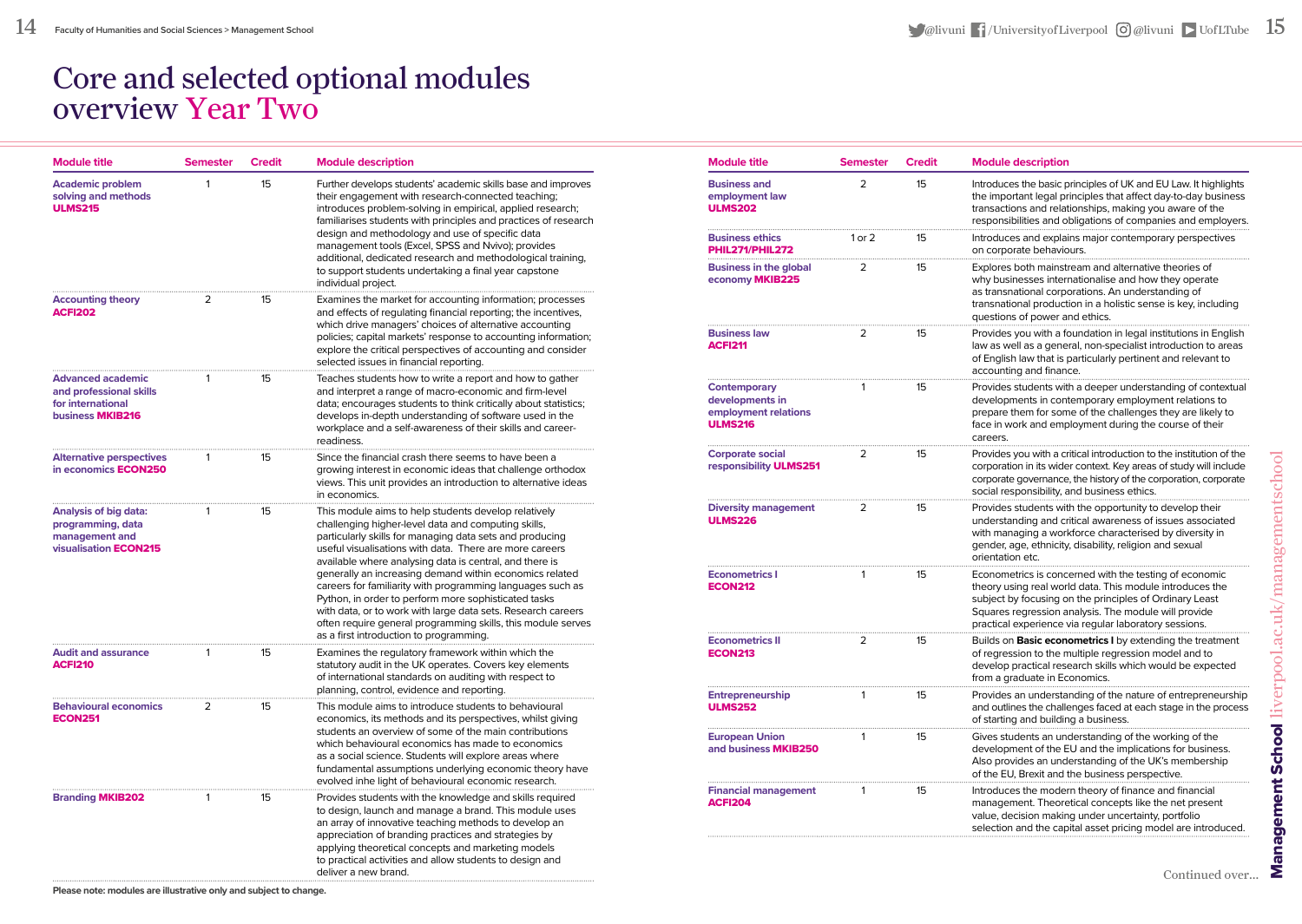## Core and selected optional modules overview Year Two (continued)

| <b>Module title</b>                                         | <b>Semester</b> | <b>Credit</b> | <b>Module description</b>                                                                                                                                                                                                                                                                                                                                                                                                                                                                                                                                    |
|-------------------------------------------------------------|-----------------|---------------|--------------------------------------------------------------------------------------------------------------------------------------------------------------------------------------------------------------------------------------------------------------------------------------------------------------------------------------------------------------------------------------------------------------------------------------------------------------------------------------------------------------------------------------------------------------|
| <b>Financial management for</b><br>business <b>ACFI205</b>  | 1               | 15            | The aim of this module is to provide students with a<br>fundamental understanding of projected financial<br>statements, time value for money, risk versus return and<br>basic aspects of market efficiency with some elements of<br>theoretical and empirical evidences in the topics considered.                                                                                                                                                                                                                                                            |
| <b>Financial reporting I</b><br><b>ACFI201</b>              | 1               | 15            | Enables students to prepare single entity financial<br>statements, and extracts from those financial statements,<br>covering a wide range of international financial reporting<br>standards (IFRS).                                                                                                                                                                                                                                                                                                                                                          |
| <b>Government and</b><br>business ULMS205                   | 2               | 15            | Explores the relationship between government and<br>business, including regulation, government support<br>and the governing process.                                                                                                                                                                                                                                                                                                                                                                                                                         |
| Identity, culture<br>and organisation<br><b>ULMS268</b>     | 2               | 15            | Provides the opportunity to study in-depth the relationship<br>between employees' and managers' sense of self and their<br>understandings of, and behaviours in, organisational<br>environments.                                                                                                                                                                                                                                                                                                                                                             |
| <b>Innovation and</b><br>entrepreneurship<br><b>ULMS259</b> | 1               | 15            | Introduces students to the multidisciplinary nature of<br>innovation and entrepreneurship and their practical<br>applications as well as developing a critical awareness<br>of the main themes of innovation and entrepreneurship in<br>the public and private sectors including both product and<br>service innovations.                                                                                                                                                                                                                                    |
| <b>International business</b><br>law MKIB240                | 2               | 15            | Introduces the context of law and regulation, as it impacts on<br>business at both the local national and transnational level.                                                                                                                                                                                                                                                                                                                                                                                                                               |
| <b>International</b><br>development MKIB261                 | 2               | 15            | This module is concerned with the theoretical and practical<br>implications of international development in the global<br>economy. Enables an in-depth analysis of the central issues<br>associated with the economics and policies of international<br>development.                                                                                                                                                                                                                                                                                         |
| <b>International finance</b><br>(non-specialist) ACFI260    | 1               | 15            | Develops a good understanding of the fundamental principles<br>of international finance, especially focusing on the financial<br>management of multinationals. The groundwork for this is<br>laid in the first few lectures, where the aim is to provide<br>students with an introduction to the core principles of finance,<br>valuation and financial decision-making, within the domestic<br>setting. These are thereafter extended to incorporate the<br>international dimension - foreign exchange rates and<br>markets, and foreign exchange exposure. |
| <b>International</b><br>management<br><b>MKIB253</b>        | 2               | 15            | Introduces you to key issues in international business and<br>management from the perspective of the multinational<br>enterprise.                                                                                                                                                                                                                                                                                                                                                                                                                            |
| Introduction to<br>people management<br><b>ULMS206</b>      | 1               | 15            | Introduces students to the theoretical perspectives, roles,<br>and practical activities associated with people management<br>in contemporary organisations helping to prepare students<br>for the workplace.                                                                                                                                                                                                                                                                                                                                                 |

| <b>Module title</b>                                                                 | <b>Semester</b> | <b>Credit</b> | <b>Module description</b>                                                                                                                                                                                                                                                                                                                                                     |
|-------------------------------------------------------------------------------------|-----------------|---------------|-------------------------------------------------------------------------------------------------------------------------------------------------------------------------------------------------------------------------------------------------------------------------------------------------------------------------------------------------------------------------------|
| <b>Introductory</b><br>econometrics for<br>business and<br>economics <b>ECON233</b> | 1               | 15            | Provides an introduction to the rational decision-making<br>process used to make business decisions. It introduces the<br>students to the quantitative and analytical tools that<br>managers use to make complex decisions.                                                                                                                                                   |
| Leadership and<br>performance<br>management ULMS266                                 | 2               | 15            | Introduces the theoretical perspectives, roles, and practical<br>activities associated with leadership and performance<br>management in contemporary organisations.                                                                                                                                                                                                           |
| <b>Macroeconomics I</b><br><b>ECON223</b>                                           | 1               | 15            | Extends the study of macroeconomic theory to the<br>intermediate level. To analyse the classical and Keynesian<br>macroeconomic models, and their policy implications, in<br>order to provide a context for subsequent developments<br>in modern macroeconomics associated with monetarism,<br>new classical and new Keynesian economics.                                     |
| Macroeconomics II <b>ECON224</b>                                                    |                 | 15            | Builds on Macroeconomics I.                                                                                                                                                                                                                                                                                                                                                   |
| <b>Management accounting</b><br><b>ACFI203</b>                                      | $\overline{2}$  | 15            | Builds on the basic management accounting methods seen<br>in Year One through coverage of a range of further techniques<br>that aid costing, decision-making, planning and control.<br>Themes relating to the impact of internal accounting systems<br>on managerial motivation and incentives will also be introduced.                                                       |
| Market research<br><b>MKIB256</b>                                                   | 2               | 15            | Develops an understanding of the need for, and place<br>of, market research in supporting marketing decisions.<br>Alongside this you will develop a practical and applied<br>understanding of developments of market research,<br>and an appreciation of its strengths and weaknesses.                                                                                        |
| <b>Mathematical economics II</b><br><b>ECON211</b>                                  | 2               | 15            | This module builds on the material of Year One mathematics<br>and economics modules and will deepen your knowledge<br>of mathematical techniques involved in microeconomics and<br>game theory. At the end of this module, you will have more<br>advanced mathematical skills and know how to use models<br>to solve some economic problems using matrix and<br>optimisation. |
| Microeconomics I<br><b>ECON221</b>                                                  | 1               | 15            | This module, in accordance with Microeconomics 2, aims<br>to provide a solid foundation of intermediate level<br>microeconomic theory. It develops and extends three of<br>the topics introduced in Principles of Microeconomics,<br>namely, Consumer Theory, Producer Theory and General<br>Equilibrium.                                                                     |
| <b>Microeconomics II</b><br><b>ECON222</b>                                          | 2               | 15            | Uses the theoretical foundations developed in<br>Microeconomics I and aims to extend the application<br>of the skills acquired to more advanced topics such<br>as welfare economics.                                                                                                                                                                                          |

*Global outlook and cultural experience have undoubtedly been two main factors towards choosing my degree and University. Where the University of Liverpool has equipped me with the international experience I was hoping for, my degree has taught me the knowledge of how to deal with it, understanding the delicate intricacies of culture and language and how they are rooted deeply in the economy.*

**Alvaro Guzman Gomez 2+2 Alumnus in International Business**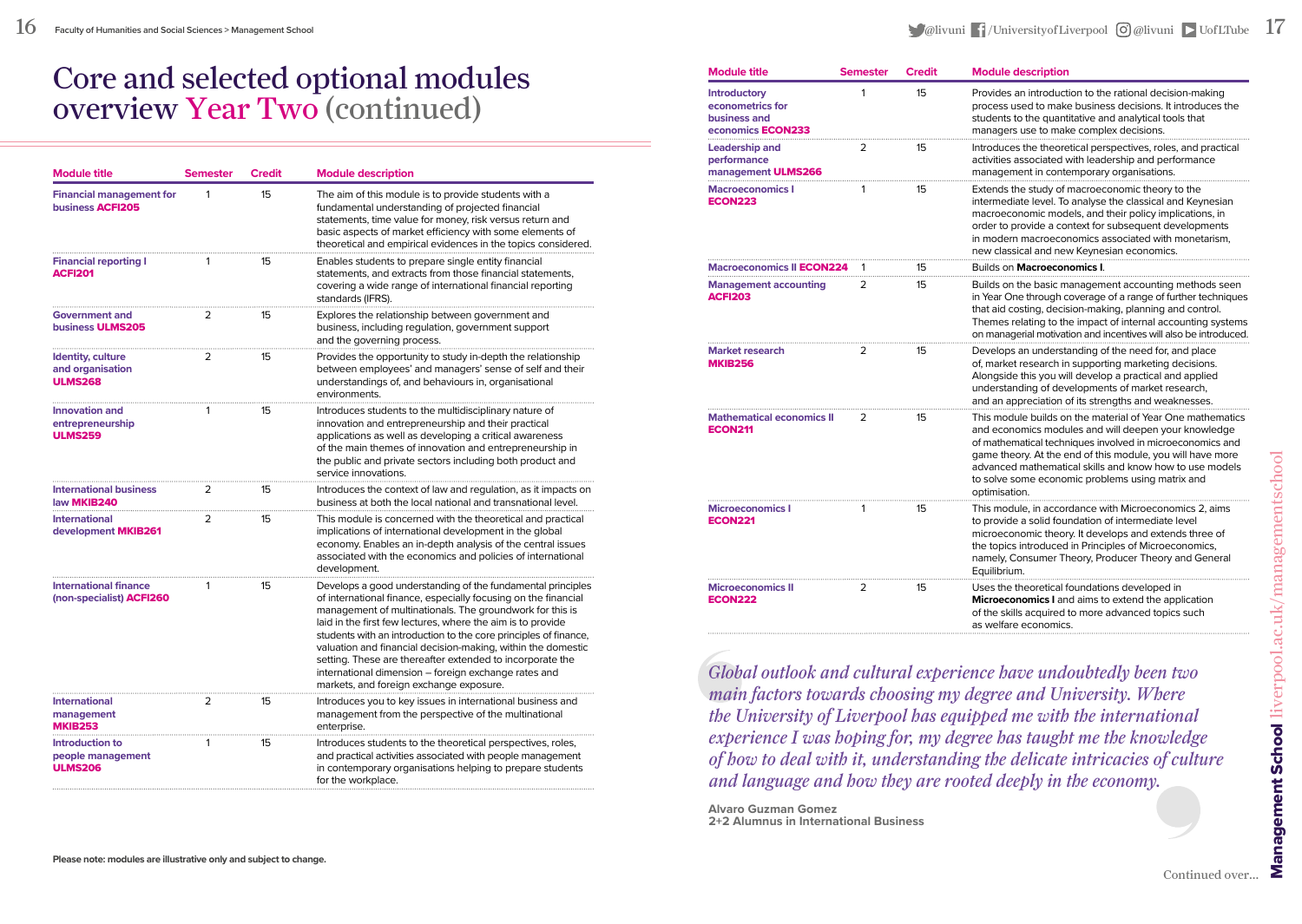#### $18$  Faculty of Humanities and Social Sciences > Management School  $^{\rm 19}$  UofLTube  $^{\rm 19}$

## Core and selected optional modules overview Year Two (continued)

| <b>Module title</b>                                                       | <b>Semester</b> | Credit | <b>Module description</b>                                                                                                                                                                                                                                                                                                                                                                                                                                                                                                                                                                          |
|---------------------------------------------------------------------------|-----------------|--------|----------------------------------------------------------------------------------------------------------------------------------------------------------------------------------------------------------------------------------------------------------------------------------------------------------------------------------------------------------------------------------------------------------------------------------------------------------------------------------------------------------------------------------------------------------------------------------------------------|
| <b>Operations management:</b><br>tools and techniques<br><b>EBUS209</b>   | 1               | 15     | Introduces a range of operations management theories<br>and considers their application to contemporary business<br>environments.                                                                                                                                                                                                                                                                                                                                                                                                                                                                  |
| <b>Practical methods of</b><br>problem solving<br><b>ULMS215</b>          | 1               | 15     | Further develop students' academic skills base and improve<br>their engagement with research-connected teaching.<br>Familiarise students with principles and practices of research<br>design and methodology, and enable them to become<br>proficient users of specific data management tools (Excel,<br>and Nvivo)                                                                                                                                                                                                                                                                                |
| Retail marketing<br><b>MKIB230</b>                                        | 1               | 15     | Provides an appreciation and understanding of the<br>functions and challenges inherent in the management<br>of retail organisations, including the management of a large<br>assortment of products/services, the complexities and<br>risks of selecting new locations and managing a store<br>network, and managing a constant and direct interface<br>with customers.                                                                                                                                                                                                                             |
| <b>Sales and negotiation</b><br><b>ULMS217</b>                            | 2               | 15     | Introduces students to the complex field of sales and selling<br>techniques as well as introducing them to a thorough<br>assessment of negotiation skills. These skills are as<br>important to employees as they are to entrepreneurs.                                                                                                                                                                                                                                                                                                                                                             |
| Securities markets<br><b>ECON241</b>                                      | 2               | 15     | Provides an understanding of the role of securities markets<br>in the global economy. This will be achieved through<br>a presentation of their basic mechanisms and technical<br>features, an explanation of the valuation of certain financial<br>assets and an assessment of the operational and allocative<br>efficiency of the markets. You will be directed to various<br>media resources relevant to their day to day following and<br>awareness of the activities of the global financial markets.                                                                                          |
| <b>Services marketing</b><br><b>MKIB255</b>                               | $\overline{2}$  | 15     | Stresses the distinctiveness of services marketing from<br>tangible goods marketing. Practical application of theoretical<br>services marketing material is examined within a diverse<br>range of sectors including financial services, hotels,<br>restaurants, airlines, universities, theme parks, and<br>charities. Management of customer satisfaction and<br>perceived service quality are themes that are interwoven<br>into all of the components of the module syllabus.                                                                                                                   |
| <b>Sustainable forms of</b><br>enterprise and<br>entrepreneurship MKIB235 | 1               | 15     | Provides a conceptual basis from which to understand<br>other, alternative forms of enterprise and<br>entrepreneurship; the critical skills to analyse the role of<br>enterprise and entrepreneurship in today's society; analytical<br>skills that enable students to think about how social<br>problems might be addressed through enterprise;<br>knowledge of how forms of enterprise, such as prosocial<br>business, not-for-profits and worker cooperatives have<br>emerged; the ability to articulate how and why complex<br>societal problems might be solved through business<br>planning. |
| <b>Tax compliance</b><br><b>ACFI212</b>                                   | 2               | 15     | Enables you to understand, prepare and explain UK tax<br>computations for individuals, companies and trustees<br>including income tax, corporation tax, capital gains tax, VAT,<br>inheritance tax, national insurance and stamp duty. Provides<br>an understanding of the ethical issues arising from performing<br>in the context of taxation.                                                                                                                                                                                                                                                   |

## **Technology and innovation** 1 15

### Theory of the firm<br>
Theory of the firm<br>
15

| <b>Technology and innovation</b><br>management<br><b>MKIB205</b> | 15 | Provides students with the ability to understand core<br>international innovation and technology management<br>concepts, to understand internationally accepted ethical<br>innovation and technical practices. Students will learn to<br>critically discern the failings or advantages of international<br>innovation and technology management frameworks<br>and tools, whilst learning to implement international<br>innovation and technology management principles and<br>frameworks, in their individual and organisational decisions. |
|------------------------------------------------------------------|----|---------------------------------------------------------------------------------------------------------------------------------------------------------------------------------------------------------------------------------------------------------------------------------------------------------------------------------------------------------------------------------------------------------------------------------------------------------------------------------------------------------------------------------------------|
| Theory of the firm<br><b>ECON254</b>                             | 15 | Equips you with the knowledge and skills necessary to<br>understand and evaluate the internal and external factors<br>that influence the strategic decisions made by business<br>organisations. The module will support the analysis of the<br>operation of business organisations within national and<br>international markets.                                                                                                                                                                                                            |



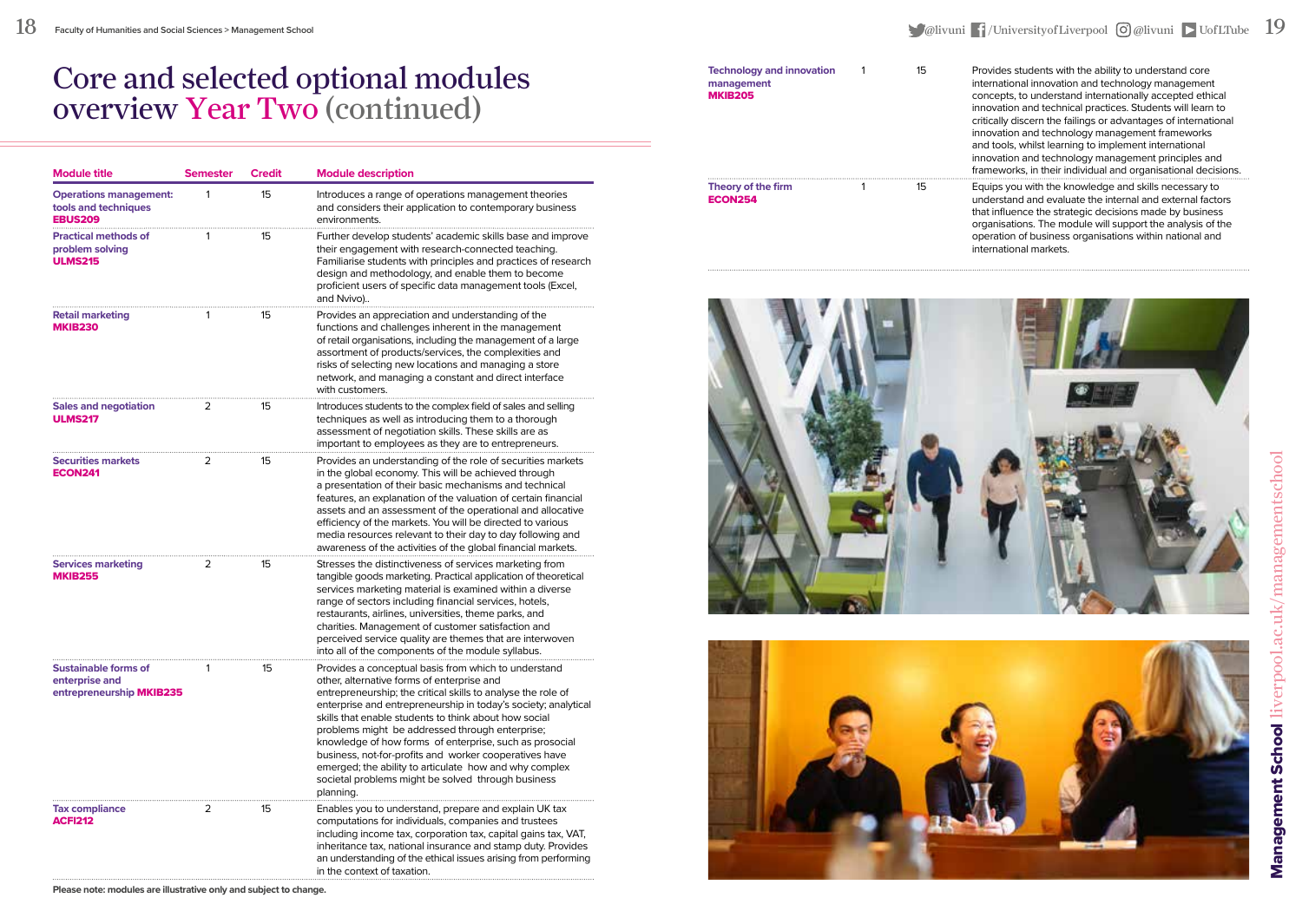## Core and selected optional modules overview Year Three

| <b>Module title</b>                                              | <b>Semester</b> | <b>Credit</b> | <b>Module description</b>                                                                                                                                                                                                                                                                                                                                                                                                                                                                                                                                                                                                                                                                                                                                      |
|------------------------------------------------------------------|-----------------|---------------|----------------------------------------------------------------------------------------------------------------------------------------------------------------------------------------------------------------------------------------------------------------------------------------------------------------------------------------------------------------------------------------------------------------------------------------------------------------------------------------------------------------------------------------------------------------------------------------------------------------------------------------------------------------------------------------------------------------------------------------------------------------|
| <b>Advanced auditing</b><br><b>ACFI301</b>                       | 2               | 15            | Develops an understanding of the critical aspects of managing<br>an assurance engagement (including audit engagements):<br>acceptance, planning, managing, concluding and reporting.                                                                                                                                                                                                                                                                                                                                                                                                                                                                                                                                                                           |
| Advanced<br>entrepreneurship<br><b>ULMS360</b>                   | 2               | 15            | The aim of this 'active learning' module, is to provide an<br>opportunity for you to develop your own entrepreneurial<br>ideas and the skills required to produce a comprehensive<br>business plan, in a risk free and supportive environment.<br>First, you will use an online simulation of a business start-up<br>(Sim Venture) to gain an insight into the different elements<br>involved, as well as the challenges facing entrepreneurs<br>when developing a business plan and turning this into an<br>actual start-up. Second, building on the lessons learnt in the<br>simulation, in small 'self-learning' groups, you will develop a<br>detailed business plan based on in-depth research and<br>analysis relevant to your particular start-up idea. |
| <b>Advanced</b><br>macroeconomics<br><b>ECON343</b>              | 2               | 15            | To further develop understanding of macroeconomic theory,<br>where appropriate, to integrate the theory with issues of<br>current policy interest. To further develop students' analytical<br>and problem solving abilities applied to economic principles.                                                                                                                                                                                                                                                                                                                                                                                                                                                                                                    |
| <b>Advanced</b><br>management<br>accounting<br><b>ACFI303</b>    | 1               | 15            | Increases your knowledge of the theory and practice of<br>management accounting and to build on study of this topic<br>in earlier years, especially to extend and complement the<br>material covered in Year Two management accounting.                                                                                                                                                                                                                                                                                                                                                                                                                                                                                                                        |
| <b>Advanced</b><br>microeconomics<br><b>ECON342</b>              | 1               | 15            | Provides an understanding of the market failure resulting from<br>asymmetric information. It covers some of the canonical models<br>of adverse selection and moral hazard focusing on the<br>design of optimal contracts under informational asymmetries.                                                                                                                                                                                                                                                                                                                                                                                                                                                                                                      |
| <b>Advanced taxation</b><br><b>ACFI305</b>                       | 1               | 15            | Enables students to apply technical knowledge and<br>professional skills to identify and resolve tax issues that arise<br>in the context of preparing tax computations and to advise<br>on tax-efficient strategies for businesses and individuals.                                                                                                                                                                                                                                                                                                                                                                                                                                                                                                            |
| <b>Applied international</b><br>macroeconomics<br><b>ECON346</b> | 2               | 15            | Encourages critical reflection in combination with formal<br>modelling skills applied to macroeconomic models and in<br>the context of international interaction.                                                                                                                                                                                                                                                                                                                                                                                                                                                                                                                                                                                              |
| <b>Becoming a leader</b><br><b>ULMS310</b>                       | 1               | 15            | This module aims to introduce students to the practical<br>application of leadership theory. Students will employ critical<br>reflection to gain a better understanding of how they can<br>develop and grow as a leader within an organisational<br>context.                                                                                                                                                                                                                                                                                                                                                                                                                                                                                                   |

**Please note: modules are illustrative only and subject to change.**

| <b>Module title</b>                                                    | <b>Semester</b> | <b>Credit</b> | <b>Module description</b>                                                                                                                                                                                                                                                                                                                                                                                                                                                                                                                    |
|------------------------------------------------------------------------|-----------------|---------------|----------------------------------------------------------------------------------------------------------------------------------------------------------------------------------------------------------------------------------------------------------------------------------------------------------------------------------------------------------------------------------------------------------------------------------------------------------------------------------------------------------------------------------------------|
| <b>Behavioural finance</b><br>ACFI311                                  | $\overline{2}$  | 15            | Provides knowledge and understanding of theoretical<br>and empirical limitations of and challenges to the efficient<br>markets hypothesis.                                                                                                                                                                                                                                                                                                                                                                                                   |
| <b>Business analytics and</b><br>big data management<br><b>EBUS305</b> | 1               | 15            | Students will learn to demonstrate what Business Analytics<br>and Big Data are and to assess its relevance to business<br>environments, evaluate potential for use of Business<br>Analytics and Big Data, tools and their potential to give<br>positive insights into decision-making and business<br>intelligence. This module will help students to appreciate<br>the legal and ethical issues involved in gathering personal<br>information.                                                                                              |
| <b>Business finance</b><br><b>ACFI304</b>                              | 1               | 15            | Provides a fundamental understanding of the core<br>theoretical and empirical aspects involved in corporate<br>finance. The aim is to build your transferable skills by<br>concentrating on the fundamental theoretical and<br>empirical principles.                                                                                                                                                                                                                                                                                         |
| <b>Business Finance</b><br>ECON304                                     | 1               | 15            | Provides a fundamental understanding of the core<br>theoretical and empirical aspects involved in corporate<br>finance. The aim is to build your transferable skills by<br>concentrating on the fundamental theoretical and empirical<br>principles.                                                                                                                                                                                                                                                                                         |
| <b>Business in</b><br>emerging markets<br><b>MKIB369</b>               | 2               | 15            | Focuses on the business environment in emerging markets<br>and specifically in the BRIC countries, Brazil, Russia, India<br>and China.                                                                                                                                                                                                                                                                                                                                                                                                       |
| <b>Business in</b><br><b>Latin America MKIB359</b>                     | 2               | 15            | Enables you to undertake an empirical study of the activities<br>and organisation of domestic and foreign business in a<br>significant area of the developing world. You are expected<br>to build upon the knowledge and techniques developed<br>in earlier modules to understand and analyse critically the<br>behaviour of companies, investors, regulators, employees<br>and consumers in the Latin American economies.                                                                                                                   |
| <b>Business strategy</b><br><b>ACFI312</b>                             | 2               | 15            | The module aims to provide students with an understanding<br>of how businesses develop and implement strategy.                                                                                                                                                                                                                                                                                                                                                                                                                               |
| <b>Capital markets</b><br><b>ACFI321</b>                               | 2               | 15            | Provides a comprehensive introduction to the workings of<br>modern financial systems, the efficiency of money markets<br>and the role of investment bankers, illustrating how they<br>impact our financial system. By drawing on numerous<br>theoretical and practical examples from real-world case<br>studies, this module aims at introducing the basic concepts<br>of the banking, finance, investment, business studies,<br>economics and financial service sector.                                                                     |
| <b>Contemporary issues</b><br>on economic policy<br>ECON330            | 1               | 15            | This module aims to give students a factual and<br>theoretical basis to understand and critically evaluate<br>possible responses to the key contemporary challenges<br>faced by policy makers in the United Kingdom. The module<br>seeks to enable students to apply theoretical economic<br>concepts to real problems in the areas of social housing,<br>health, education, transport and environment. The module<br>also covers the present and future challenges presented by<br>Brexit and the recent financial crisis to policy makers' |
| Contemporary<br><b>issues in HRM</b><br><b>ULMS364</b>                 | 2               | 15            | Provides an understanding of contemporary human resource<br>management issues. It will relate models and frameworks<br>from the human resource management literature to<br>contemporary issues and challenges affecting UK<br>organisations and multinational companies.                                                                                                                                                                                                                                                                     |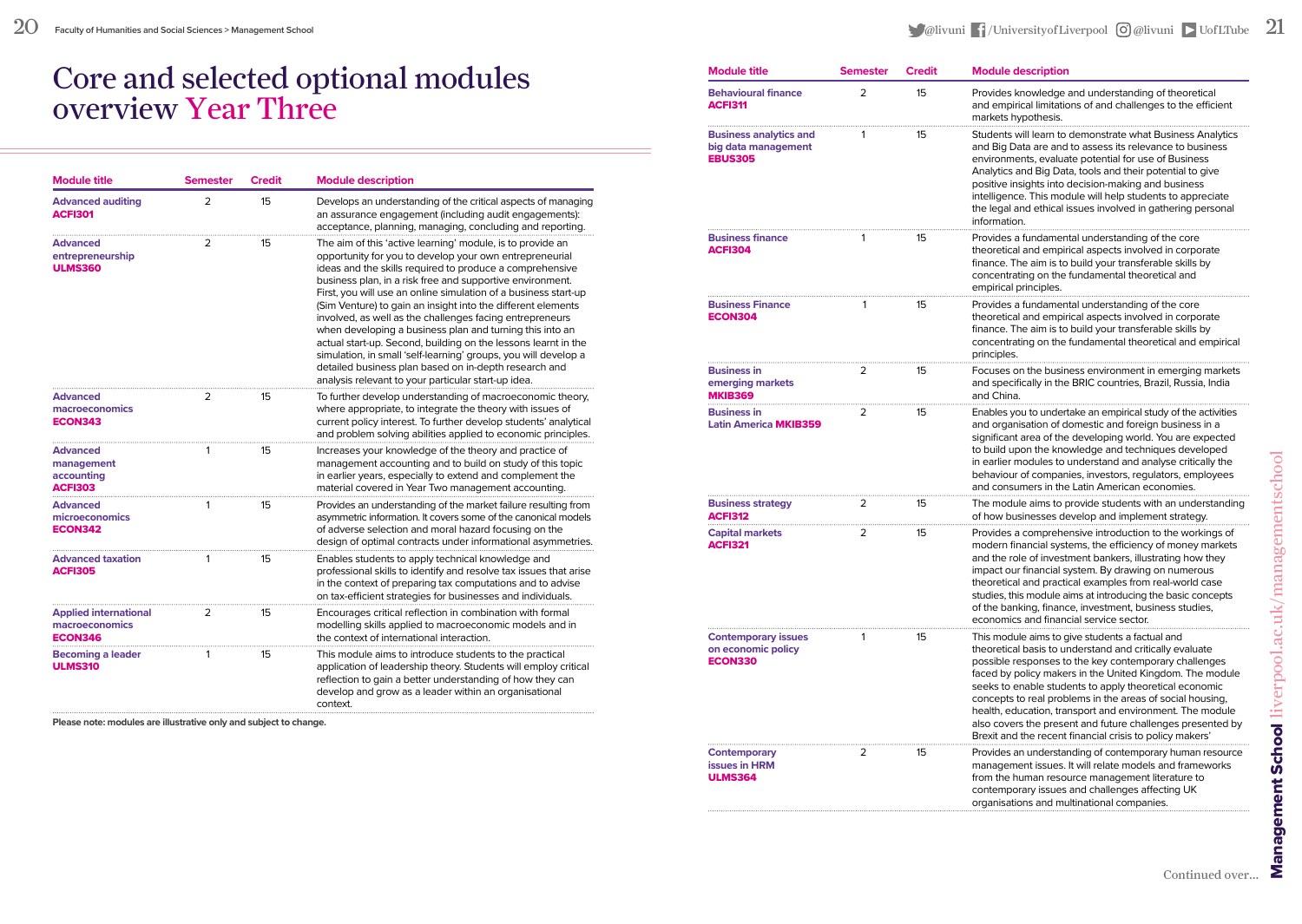## Core and selected optional modules overview Year Three (continued)

| <b>Module title</b>                                             | <b>Semester</b> | <b>Credit</b> | <b>Module description</b>                                                                                                                                                                                                                                                                                                                                                                                                                      |
|-----------------------------------------------------------------|-----------------|---------------|------------------------------------------------------------------------------------------------------------------------------------------------------------------------------------------------------------------------------------------------------------------------------------------------------------------------------------------------------------------------------------------------------------------------------------------------|
| Corporate<br>communications<br><b>MKIB372</b>                   | 1               | 15            | Increases awareness of the importance of language and<br>communication in the business and management contexts.<br>Develop an in-depth understanding of internal communication<br>systems (interpersonal and cross-cultural communications)<br>and of external communication systems (public relations,<br>marketing, political communication and the media).                                                                                  |
| <b>Corporate governance</b><br><b>ACFI320</b>                   | 2               | 15            | Provides an understanding of the history and development<br>of corporate governance and the key principles and systems<br>that underpin corporate governance today. It also provides<br>the opportunity to assess the practical application of<br>corporate governance systems across major international<br>organisations.                                                                                                                    |
| <b>Corporate reporting</b><br>and analysis ACFI302              | 2               | 15            | Develops your understanding of financial reporting to an<br>advanced level by building upon the knowledge and skills<br>gained in earlier financial reporting modules. Complex IFRS<br>on topics such as share based payments and deferred tax<br>will be looked at.                                                                                                                                                                           |
| <b>Creative sector economics</b><br><b>ECON362</b>              | 1               | 15            | Provides a historical and methodological basis for<br>understanding the economics of arts and cultural industries<br>and will look in depth at a variety of industries, such as arts,<br>music, broadcasting and others to explore the application<br>of economic theory in 'non-standard' markets (ie markets<br>where neoclassical microeconomic assumptions may<br>not hold).                                                               |
| <b>Critical perspectives</b><br>in management<br><b>ULMS366</b> | 2               | 15            | A primary aim of the module is to invite students to<br>consider the consequences of traditional orthodox<br>management theory and practice for people in organisations<br>(including managers) and society at large, and to examine<br>the extent to which critical theory can inform more humanist<br>approaches to management thinking.                                                                                                     |
| <b>Derivative securities</b><br><b>ACFI310</b>                  | 1               | 15            | Alternative derivative securities like forwards, futures,<br>options, and exotic derivative contracts will be discussed.<br>This incorporates detailing the properties of these securities.<br>Furthermore, a key aim is to outline how these assets are<br>valued. Also demonstrates the use of derivatives in arbitrage,<br>hedging and speculation. Finally, practical applications of<br>derivatives and potential pitfalls are discussed. |

| $22$ Faculty of Humanities and Social Sciences > Management School | <b>Maliyuni</b> T/University of Liverpool $\odot$ aliyuni Duof LTube 23 |  |
|--------------------------------------------------------------------|-------------------------------------------------------------------------|--|
|                                                                    |                                                                         |  |

| <b>Module title</b>                                     | <b>Semester</b> | <b>Credit</b> | <b>Module description</b>                                                                                                                                                                                                                                                                                                                                                |
|---------------------------------------------------------|-----------------|---------------|--------------------------------------------------------------------------------------------------------------------------------------------------------------------------------------------------------------------------------------------------------------------------------------------------------------------------------------------------------------------------|
| <b>Digital marketing</b><br><b>MKIB365</b>              | 1               | 15            | Develops an in-depth understanding of digital marketing<br>planning and e-promotion in achieving and maintaining<br>market competitiveness. Explores the role of social media<br>and its relation to an e-Commerce strategy and develop<br>in-depth knowledge of up-to-date digital marketing trends<br>and consumer culture.                                            |
| <b>Dissertation</b><br><b>LMS399</b>                    | 1 and 2         | 30            | Provides students with the opportunity to produce an<br>extended piece of academic writing on a subject of interest<br>to them and aligned with the programme aims. Students<br>develop secondary research skills and extend the range<br>of knowledge of theoretical debate in a specific area of<br>business.                                                          |
| <b>Economic growth and</b><br>innovation <b>ECON363</b> | 2               | 15            | Covers selected topics in economic growth and innovation.<br>Builds on the intermediate macroeconomics curriculum by<br>developing some formal models of economic growth. Gives<br>students a firm appreciation of modern developments in the<br>theory of economic growth and of the strengths and<br>limitations of these and older models.                            |
| <b>Economics of banking</b><br><b>ECON323</b>           | 2               | 15            | Provides an introduction to the economic principles of<br>banking. Students are provided with an understanding of the<br>specific nature of a bank as a firm, the role of banks in an<br>economy, and of the regulatory environment in which banks<br>operate.                                                                                                           |
| <b>Events management</b><br><b>MKIB367</b>              | 1               | 15            | Develops knowledge and critical understanding of the<br>nature, structure, composition and management of the<br>events industry sector.                                                                                                                                                                                                                                  |
| <b>Financial crises and</b><br>defaults ACFI319         | 1               | 15            | Provides students with a fundamental understanding of the<br>core theoretical and empirical aspects involved in financial<br>crises and defaults.                                                                                                                                                                                                                        |
| <b>Financial reporting II</b><br><b>ACFI309</b>         | 1               | 15            | Builds upon the knowledge and skills gained in earlier<br>financial reporting modules by covering the preparation<br>of group financial statements including associates and<br>joint ventures. It will also develop an understanding of<br>group accounting principles and issues arising from<br>group accounting including fair values, intangibles<br>and impairment. |
| <b>Financial risk</b><br>management ACFI342             | 2               | 15            | Builds on the foundations of the existing finance modules<br>and aims to give students a solid grounding in terms of<br>understanding the recent global financial crisis and a wide<br>range of risk management tools available to financial<br>managers. Particular emphasis is placed on the issue<br>of risk measurement.                                             |
| <b>Fundraising</b><br>management ULMS330                | 3               | 15            | Provides a critical analysis of the fundraising methods<br>available to not-for-profit organisations and develops<br>relevant skills.                                                                                                                                                                                                                                    |

**Please note: modules are illustrative only and subject to change.**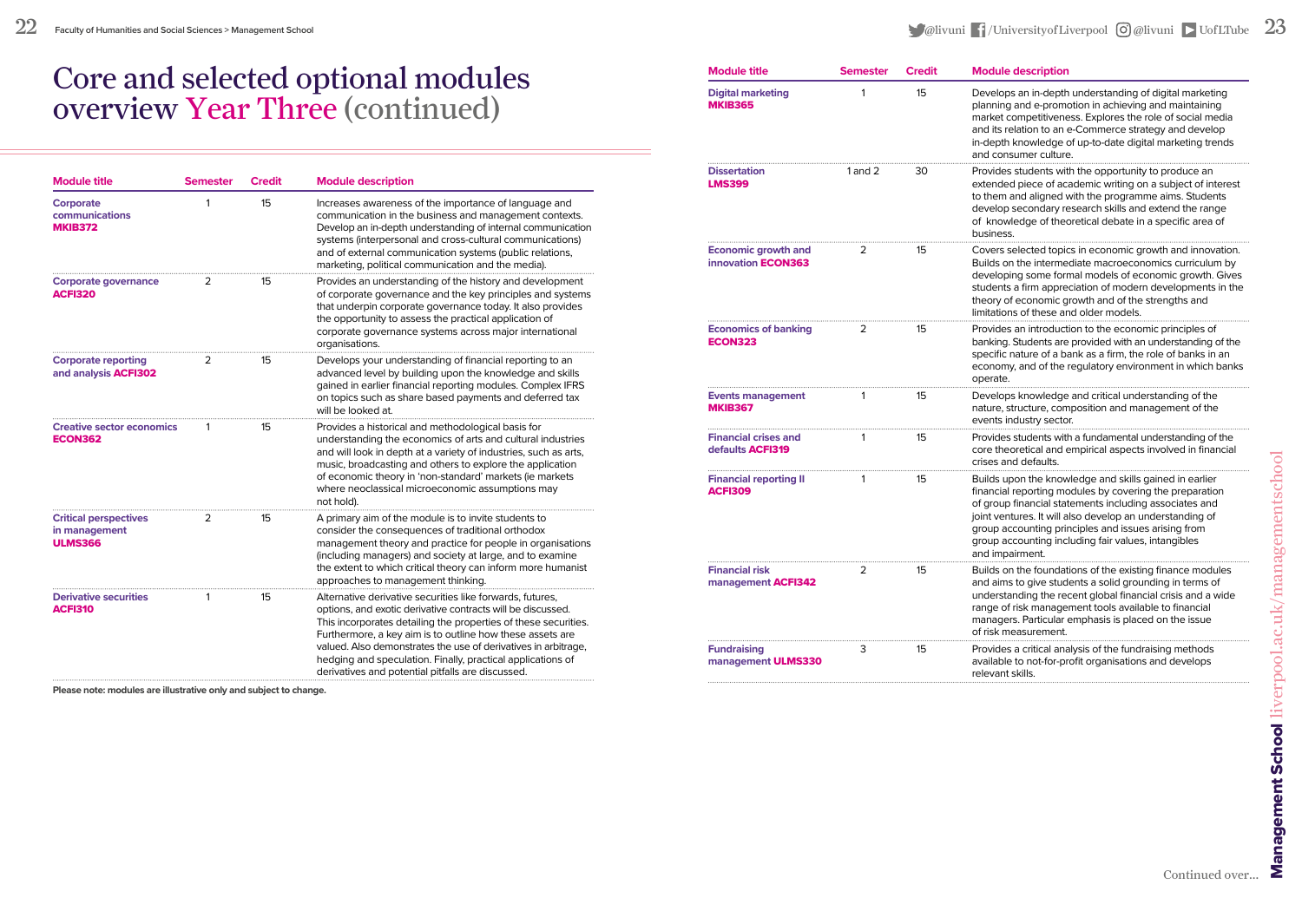## Core and selected optional modules overview Year Three (continued)

| <b>Module title</b>                                                                       | <b>Semester</b> | <b>Credit</b> | <b>Module description</b>                                                                                                                                                                                                                                                                                                                                                                                                                                                                        |
|-------------------------------------------------------------------------------------------|-----------------|---------------|--------------------------------------------------------------------------------------------------------------------------------------------------------------------------------------------------------------------------------------------------------------------------------------------------------------------------------------------------------------------------------------------------------------------------------------------------------------------------------------------------|
| <b>Game theoretical</b><br>approaches to<br>microeconomics <b>ECON322</b>                 | 1               | 15            | Provides an introduction to game theory. This is the study of<br>strategic interactions ie situations where outcomes depend<br>not only on our own actions but also on how others react to<br>our actions. This module complements those in core macro<br>and microeconomics and offers more insight into strategic<br>business decisions and competitive behaviour in general.<br>In particular, we will use game theory to study market<br>competition, auctions, bargaining, signalling, etc. |
| <b>Global challenges and</b><br>opportunities<br><b>MKIB308</b>                           | 1               | 15            | Understand what global innovation is, and what its effects<br>are. To critically evaluate the opportunities that global<br>innovation presents for businesses, regions, and<br>policymakers. Assess how challenges may be addressed<br>through global innovation, understand and synthesize recent<br>studies on the globalisation of innovation and form critical<br>questions on the academic state-of-the-art.                                                                                |
| <b>Global strategic</b><br>management MKIB351                                             | 1               | 15            | Provides conceptual frameworks within which to formulate<br>and analyse global strategy.                                                                                                                                                                                                                                                                                                                                                                                                         |
| <b>Health economics</b><br><b>ECON326</b>                                                 | 2               | 15            | The aim of this module is to introduce third year<br>economics students to the basic principles and tools of<br>health economics.                                                                                                                                                                                                                                                                                                                                                                |
| <b>Human resource</b><br>management and<br>professional practice<br><b>ULMS315</b>        | 1               | 15            | This module focuses on developing the core skills needed<br>for a professional career in HRM. These include developing<br>HRM strategy, formulating business focused reports on HR<br>issues, enhancing employee engagement, learning and<br>development, performance and reward management.                                                                                                                                                                                                     |
| Independent study<br>module (International<br><b>Business) MKIB335,</b><br><b>MKIB336</b> | $1$ or $2$      | 15            | Gives you the opportunity to study a subject of your choosing,<br>related to your specialist area of study.                                                                                                                                                                                                                                                                                                                                                                                      |
| Independent study<br>module (Marketing)<br><b>MKIB333, MKIB334</b>                        | $1$ or $2$      | 15            | Gives you the opportunity to study a subject of your choosing,<br>related to your specialist area of study.                                                                                                                                                                                                                                                                                                                                                                                      |
| <b>Industrial organisation</b><br><b>ECON333</b>                                          | 2               | 15            | Applies the tools of microeconomics to the analysis of firms,<br>markets and industries in order to understand the nature and<br>consequences of the process of competition. These tools<br>will also be applied to the evaluation of relevant government<br>policy. This will extend knowledge and skills of microeconomic<br>analysis by covering recent advances in theory as well as<br>empirical analysis of relevant microeconomic topics.                                                 |
| <b>International</b><br>economic relations<br><b>ECON354</b>                              | 1               | 15            | Provides a detailed coverage of the nature and determinants<br>of the pattern of world trade and financial, capital and labour<br>flows. The module also aims to provide you with a critical<br>appreciation of why conflicts arise between nations due<br>to international economic activity and what policy options<br>are most appropriate for countries both individually and<br>cooperatively to adopt.                                                                                     |

**Please note: modules are illustrative only and subject to change.**

| <b>Module title</b>                                                                       | <b>Semester</b> | <b>Credit</b> | <b>Module description</b>                                                                                                                                                                                                                                                                                                                                                                                                                                                                                                          |
|-------------------------------------------------------------------------------------------|-----------------|---------------|------------------------------------------------------------------------------------------------------------------------------------------------------------------------------------------------------------------------------------------------------------------------------------------------------------------------------------------------------------------------------------------------------------------------------------------------------------------------------------------------------------------------------------|
| <b>International marketing</b><br><b>MKIB356</b>                                          | 1               | 15            | Introduces the international environment for marketing,<br>including an appreciation of how to build international activities.                                                                                                                                                                                                                                                                                                                                                                                                     |
| International trade<br><b>ECON335</b>                                                     | 1               | 15            | Develops an appreciation and understanding of basic<br>principles determining the observed patterns of trade<br>in the increasingly globalised world economy.                                                                                                                                                                                                                                                                                                                                                                      |
| lssues in<br>development finance<br><b>ACFI317</b>                                        | 1               | 15            | Provides an advanced, albeit non-technical, critical<br>understanding for students with a variety of academic<br>backgrounds of the issues and developments in the area of<br>finance for development. This will include, for example, the<br>impact of overseas development assistance (foreign aid) and<br>foreign direct investment upon development, the role played<br>by the IMF and World Bank and recent developments in the<br>areas of microfinance and Islamic Finance.                                                 |
| <b>Law and economics</b><br><b>ECON360</b>                                                | 2               | 15            | This module does not require prior knowledge of the law,<br>nor is its objective to teach students about the law. The main<br>objective is to show students how they can apply the tools<br>of economic analysis to understand the basic structure and<br>function of the law.                                                                                                                                                                                                                                                     |
| <b>Management accounting</b><br>for business <b>ACFI307</b>                               | 1               | 15            | Provides students with an overall understanding of the<br>various techniques and practices utilised by management<br>accountants within the function of business management.                                                                                                                                                                                                                                                                                                                                                       |
| <b>Managing knowledge</b><br><b>ULMS352</b>                                               | 2               | 15            | Provides the concepts and principles relevant to the process<br>of knowledge management.                                                                                                                                                                                                                                                                                                                                                                                                                                           |
| Marketing and digital analytics 2<br><b>MKIB340</b>                                       |                 | 15            | This module seeks to provide students with cutting-edge<br>knowledge of marketing analytics and digital analytics. This<br>knowledge is increasingly sought after in business practice.<br>Given the quantitative nature of analytics, the module also<br>develops students' quantitative skills, which are becoming<br>important in firms' increasingly data-driven decision making.<br>Thus, the module's ultimate aim is to provide students with a<br>competitive advantage regarding their employability<br>after graduation. |
| Marketing and society<br><b>MKIB355</b>                                                   | 2               | 15            | Develops a fundamental knowledge of marketing as a<br>field of study and provoke critical thinking about the field. It<br>provides an opportunity for students to consider alternative<br>approaches to the study and practice of marketing. The<br>module is interactive and involves critical discussion of the<br>readings during both lectures and student presentations.                                                                                                                                                      |
| Marketing strategy<br><b>MKIB363</b>                                                      | 2               | 15            | Examines the strategic dimensions of marketing, the<br>interface between marketing activity, corporate strategies<br>and tactics and the interrelationship between marketing<br>activity and other functional areas of business.                                                                                                                                                                                                                                                                                                   |
| <b>Methods of economic</b><br>investigation II:<br>microeconomics <b>ECON312</b>          | 1               | 15            | Introduces a series of key advanced techniques in<br>microeconometrics, building on Year Two work in<br>econometrics. It covers typical topics such as binary<br>choice models including logit and probit models, count<br>data models which is widely used to deal with integer<br>variables as well as panel data models. Develops applied<br>research skills, including the ability to analyse data using<br>appropriate econometric techniques and bespoke software.                                                           |
| <b>Methods of economic</b><br>investigation time<br>series econometrics<br><b>ECON311</b> | 2               | 15            | Offers you the opportunity to learn basic econometric theories<br>for time series analysis. Upon successful completion of this<br>module, you should be able to apply these classic models to<br>univariate and/or multivariate time series data for the purposes<br>of, for example, producing economic/financial forecasts<br>and/or investigating causal relationships between multiple<br>economic/financial variables                                                                                                         |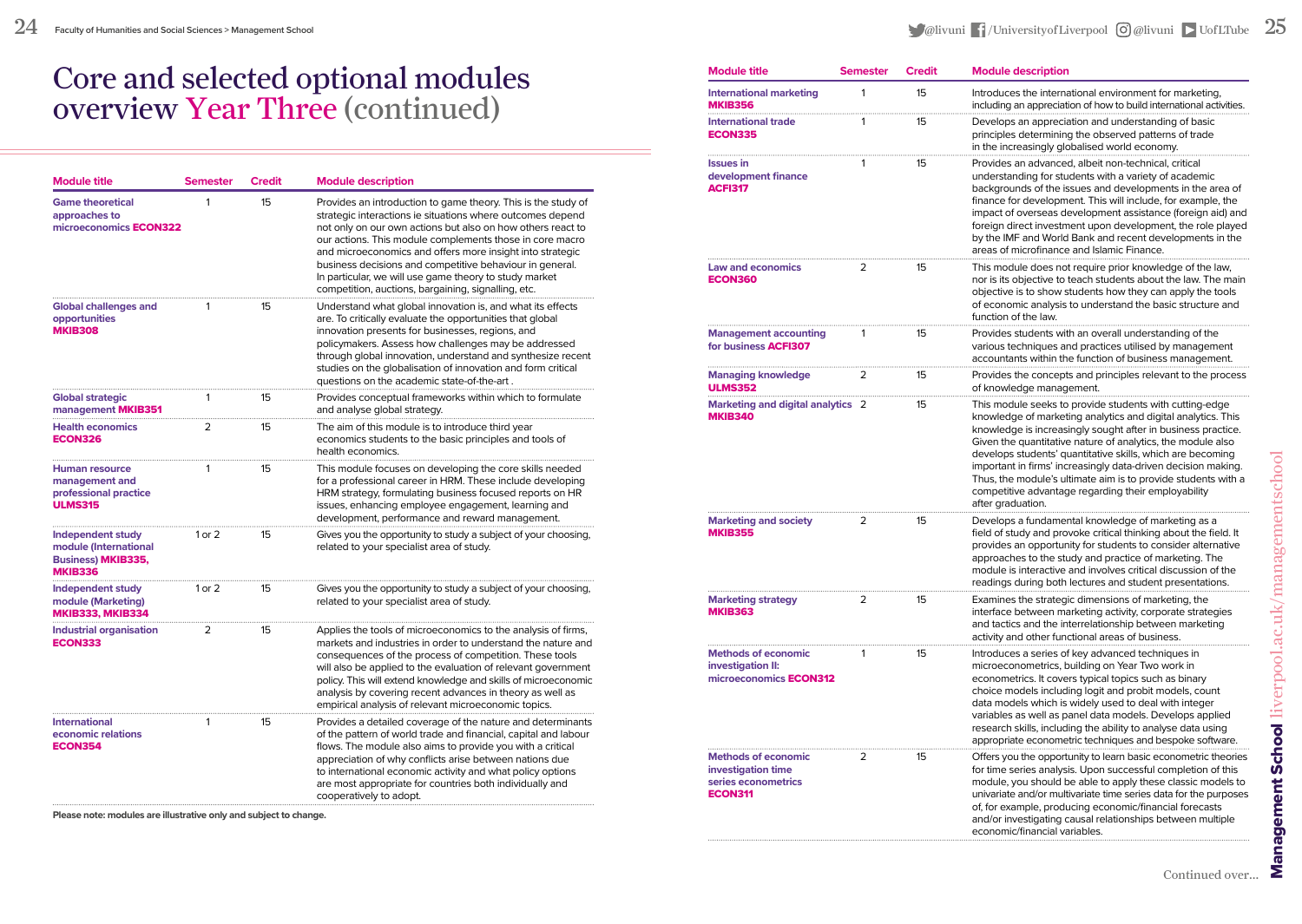## Core and selected optional modules overview Year Three (continued)

| <b>Module title</b>                                                  | <b>Semester</b> | <b>Credit</b> | <b>Module description</b>                                                                                                                                                                                                                                                                                                                                                                                                                                                                                                                                      |
|----------------------------------------------------------------------|-----------------|---------------|----------------------------------------------------------------------------------------------------------------------------------------------------------------------------------------------------------------------------------------------------------------------------------------------------------------------------------------------------------------------------------------------------------------------------------------------------------------------------------------------------------------------------------------------------------------|
| <b>Principles of finance</b><br>with Excel <b>ACFI315</b>            | 1               | 15            | Provide a greater awareness of the capability of Excel in the<br>financial environment including its modelling capabilities.                                                                                                                                                                                                                                                                                                                                                                                                                                   |
| <b>Project management</b><br><b>EBUS308</b>                          | 2               | 15            | Introduces the role of project management in<br>organisations; introduce students to a toolkit to apply<br>project-based problem solving to strategic projects within<br>an organisation; develop student competence to control<br>and monitor project performance related activities within<br>organisations.                                                                                                                                                                                                                                                 |
| <b>Psychological approaches</b><br>to decision-making ULMS351        |                 | 15            | Provides the concepts and theories relevant to the cognitive<br>and emotional aspects of decision-making at the individual,<br>group and organisational levels. Particular attention is paid<br>to the problems and potential pitfalls of making decisions<br>amidst uncertainty and conflict including potential pressure<br>to act in an ethically questionable manner. Considers<br>negotiated decisions and cognitive techniques for<br>stimulating creativity, innovation and problem-solving.                                                            |
| <b>Quantitative financial</b><br>economics <b>ECON308</b>            |                 | 15            | Provides a thorough overview of financial economics,<br>starting from the decision-making under uncertainty and<br>applying these concepts to optimal portfolio choice by the<br>consumer, optimal investment by the firm, pricing contingent<br>claims, term structure of interest rates and real option<br>analysis. In addition to standard asset pricing models, the<br>efficient capital markets theory will be extensively covered.                                                                                                                      |
| <b>Relationship</b><br>marketing MKIB362                             | 1               | 15            | Understand and evaluate the theories, arguments and<br>schools of thought that advocate the creation of mutually<br>beneficial longer-term relationships between suppliers<br>and customers.                                                                                                                                                                                                                                                                                                                                                                   |
| Social enterprise<br><b>MKIB301</b>                                  | 2               | 15            | Introduces social enterprise. Through lectures, field visits to<br>practising social enterprise and working on a practical project<br>you will learn about the scope of the work undertaken by<br>social enterprise including their legal and financial structure,<br>their need for a social mission and the policy environment<br>in which they exist.                                                                                                                                                                                                       |
| <b>Sports economics</b><br><b>ECON328</b>                            | 2               | 15            | The module aims to improve students' knowledge<br>and understanding of sports as a growing economic sector<br>that is increasingly attracting the attention of many<br>entrepreneurs and researchers. It will also equip students<br>with relevant analytical techniques and provide the<br>opportunities to apply such techniques to sport so that<br>decision-making within the sector can be scrutinised and<br>improved. A final aim of the module is to increase the<br>curiosity and critical assessment of the different research<br>topics with sport. |
| <b>Strategic management</b><br>and business policy<br><b>ULMS353</b> | 2               | 15            | Examines the basic principles of business strategy and<br>consider alternative perspectives to the subject.                                                                                                                                                                                                                                                                                                                                                                                                                                                    |

| <b>Module title</b>                                                | <b>Semester</b> | <b>Credit</b> | <b>Module description</b>                                                                                                                                                                                                                                                                                                                                                                                                                                                                                                                                                                                                                   |
|--------------------------------------------------------------------|-----------------|---------------|---------------------------------------------------------------------------------------------------------------------------------------------------------------------------------------------------------------------------------------------------------------------------------------------------------------------------------------------------------------------------------------------------------------------------------------------------------------------------------------------------------------------------------------------------------------------------------------------------------------------------------------------|
| <b>Supply chain operations</b><br>and management<br><b>EBUS306</b> | 1               | 15            | The need to be competitive, reach new markets, source new<br>goods and raw materials as well as globalisation have all<br>been key contributors to the development of supply chains<br>as a function. It has become clear that competitive<br>advantage and customer satisfaction can be gained if all<br>organisations in the chain work together to improve service<br>and reduce cost. The module provides you with<br>comprehensive understanding of key principles and<br>techniques of supply chain management including topics<br>such as inventory management, demand and capacity<br>management, supply chain partnerships and IT. |
| The digital business<br><b>EBUS301</b>                             | 1               | 15            | Provides an introduction to the appraisal and formulation<br>of e-business strategy contemporary e-business models.                                                                                                                                                                                                                                                                                                                                                                                                                                                                                                                         |
| The economics of<br>developing countries<br><b>ECON306</b>         | 2               | 15            | Introduces students to the theoretical perspectives and<br>empirical debates within development economics and<br>impart an in-depth appreciation of the issues related to<br>economic development and its determinants in less<br>developed countries.                                                                                                                                                                                                                                                                                                                                                                                      |
| The football business<br><b>ULMS370</b>                            | 2               | 15            | Enhances understanding and knowledge of the key<br>issues surrounding the contemporary football business<br>and associated industries. The course also encourages<br>you to apply your knowledge of economics, business<br>and management to the football industry.                                                                                                                                                                                                                                                                                                                                                                         |
| The price of football<br><b>ACFI322</b>                            | 2               | 15            | This module aims to give students an understanding of<br>how financial transactions have an impact on football clubs,<br>and the integration of finance into the success or otherwise<br>of clubs.                                                                                                                                                                                                                                                                                                                                                                                                                                          |
| <b>Tourism</b><br><b>MKIB337</b>                                   | 1               | 15            | Provides a coherent framework through which the structure,<br>management and organisation of the tourism industry can<br>be understood and the nature of tourism demand explained.<br>Consideration of tourism consumer behaviour involves<br>elements of sociology and psychology, whilst concerns for<br>the impacts of tourism cannot be fully understood without<br>reference to economics, geography and planning.<br>Consequently a multidisciplinary approach will be adopted<br>and the interrelationships explored.                                                                                                                |
| <b>Work experience</b><br>module ULMS300                           | 1               | 15            | Further develops your understanding of the workplace<br>and bridge the gap between your academic studies and<br>future employment.                                                                                                                                                                                                                                                                                                                                                                                                                                                                                                          |

**Please note: modules are illustrative only and subject to change.**

#### *The best thing about the University of Liverpool is the quality of the lectures.*

**Hyeonjin Kim 2+2 student in Marketing**

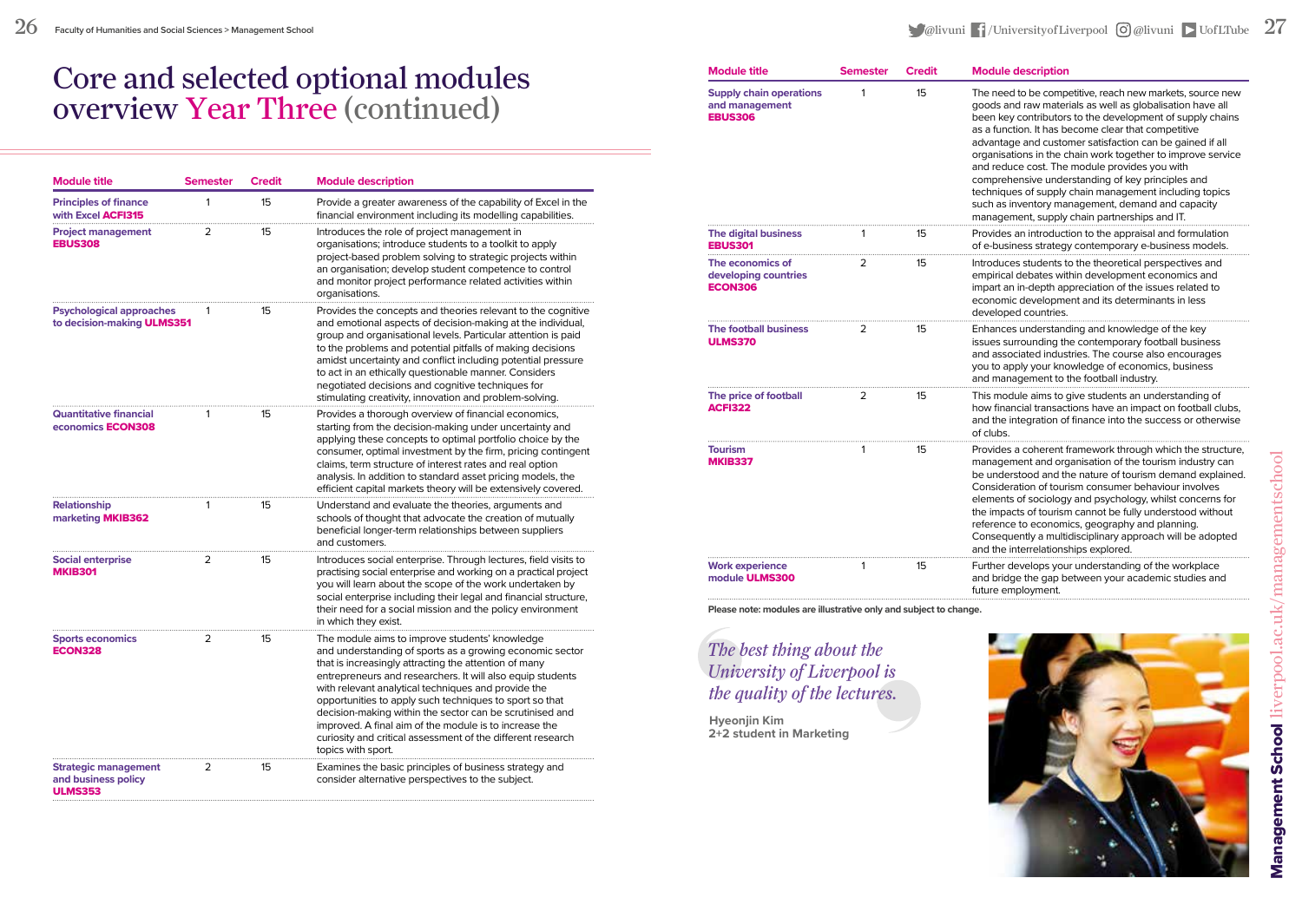## Student support in the Management School and next steps

The Student Support Centre for the Management School is based in the Chatham Building adjacent to Grove Street and the Sydney Jones Library on the south side of the campus. The Management School provides a world class teaching environment including a Cafeteria, flexible teaching and work space and a Finance Trading Floor. You will find the Student Support team on the ground floor of the Management School in the student support office during the hours of 9am to 4.30pm, Monday to Friday.

The Student Support team offer advice and guidance from registration through to graduation and referral to specialist support services and can be contacted by email at **ulmsugenq@liverpool.ac.uk** or by telephone on **+44 (0)151 795 3007.**



#### Learning and teaching support

Our friendly and approachable Learning and Teaching Support Officers are available for you to discuss any difficulties you might face in your studies or personal life in a private and confidential setting. They run a daily drop-in and can discuss your situation, provide practical advice on a range of issues and suggest potential options and support to help you get on track.

They also deliver study skills sessions designed to help Management School students to develop, improve your performance and get the best out of your studies.

#### Careers & Employability

The Careers & Employability team can provide you with the help and support you need for your future. There is an on-campus Career Studio, available for drop-ins and a Virtual Career Studio too. There is a number of employability tools and resources online to help you explore, connect and apply.

#### ULMS Extra

ULMS Extra is a programme of extra-curricular and co-curricular events and activities offered to Management School undergraduate students, which provides students with an opportunity to improve and enhance their employability skills and prospects, develop better business and customer awareness and improve communication and problem solving skills. Sessions on offer include employer-led presentations, graduate schemes/internship information sessions, mock assessment centres and interviews, business games, workshops, guidance on postgraduate study and the application process, study skills support and cultural awareness courses.

#### Summer Abroad

As part of your time at the University of Liverpool Management School, you will have the opportunity to gain further international experience by applying to undertake a Summer Abroad.

The Summer Abroad is a fantastic way to spend a summer at one of our partner institutions and engage with content from a range of subject areas, whilst enjoying the cultural and social events that these programmes have to offer.

Although not for credit, these programmes will appear on your Higher Education Achievement Record (HEAR), which you can use to show employers the range of skills and experiences you have had at university.

Speak to the ULMS Study Abroad Officer for more information when you arrive.

#### Disability support

Our Departmental Disability Contacts (DDC) work collaboratively with the University's Disability Advice and Guidance team to develop support strategies and plans for students who require reasonable adjustments. The Learning and Teaching Support Officers also act as School level DDCs and can help make referrals to the appropriate student support services for advice and guidance on declaring a disability, arranging tests, and meeting with the Disability Advisors.

#### Next steps

You will receive information by email prior to the start of your academic year which will give you instructions on how to register for your optional modules via Liverpool Life, the University's information portal for current students. Support will be available during Welcome Week to assist you with finalising your registration.

*The thing I have liked most about studying at the University of Liverpool is the variety of extracurricular activities. Events like ULMS extra, business challenge, and the emerge programme really enhanced my employability skills and build up my network with companies and local business people.*

**Fengyi Hu 2+2 alumna in Accounting and Finance**